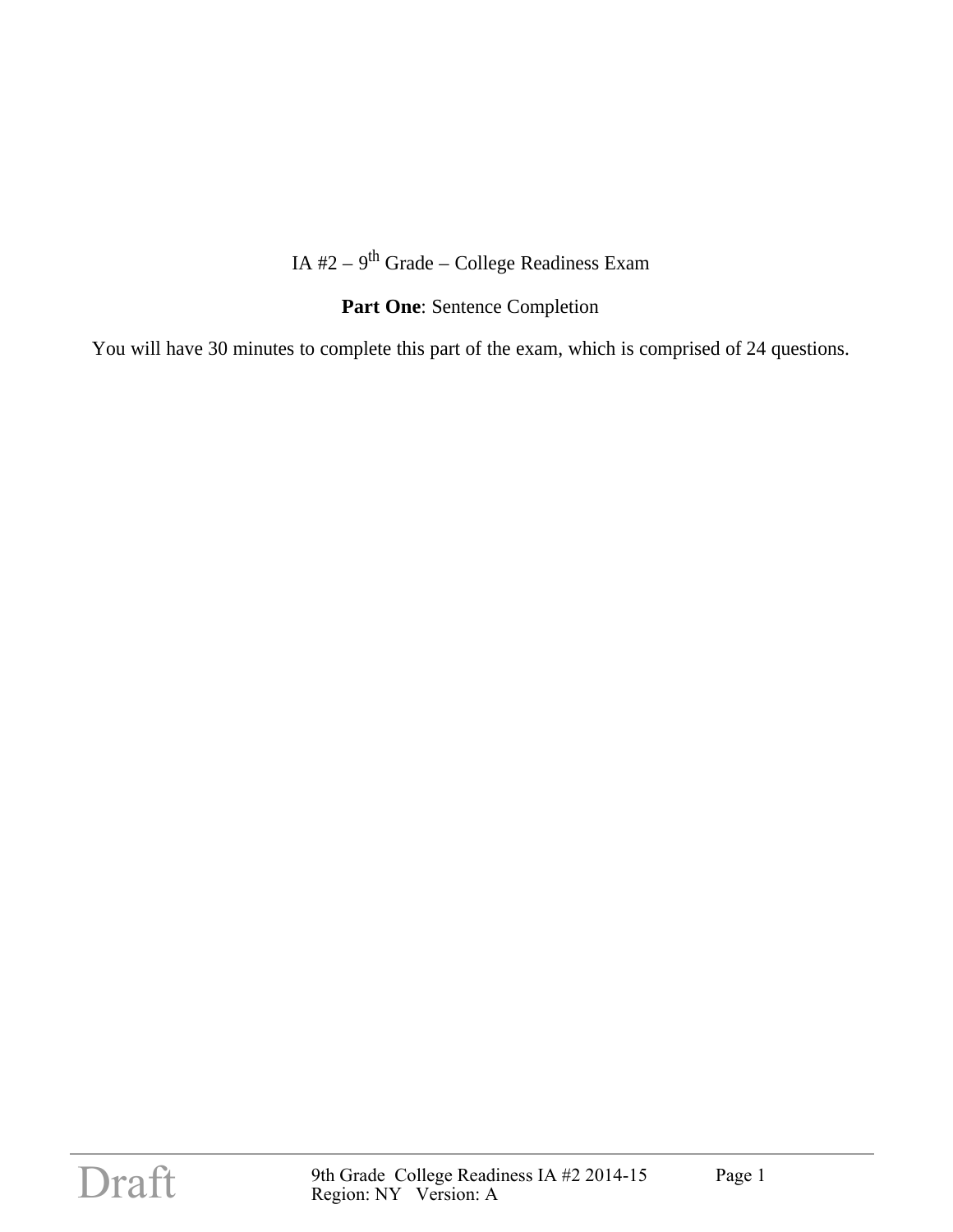**Directions:** Each sentence below has one or two blanks, each blank indicating that something has been omitted. Beneath the sentence are five words or set of words, labeled A through E. Choose the word or set of words that, when inserted in the sentence, best fits the meaning of the sentence as a whole.

### **Example:**

Hoping to -----------the dispute, negotiators proposed a compromise that they felt would be ----------- to both labor and management.

- O enforce . . useful
- $\circ$ end . . divisive
- O overcome . . unattractive
- extend . . satisfactory
- O resolve . . acceptable

The correct answer is E.

- 1 It is obvious that Larry genuinely values -------: he consistently examines his own motives and behaviors when making decisions and encourages his employees to do the same.
	- O premeditation O spectacle
	- $\circ$ equity
	- introspection

#### $\Omega$ feedback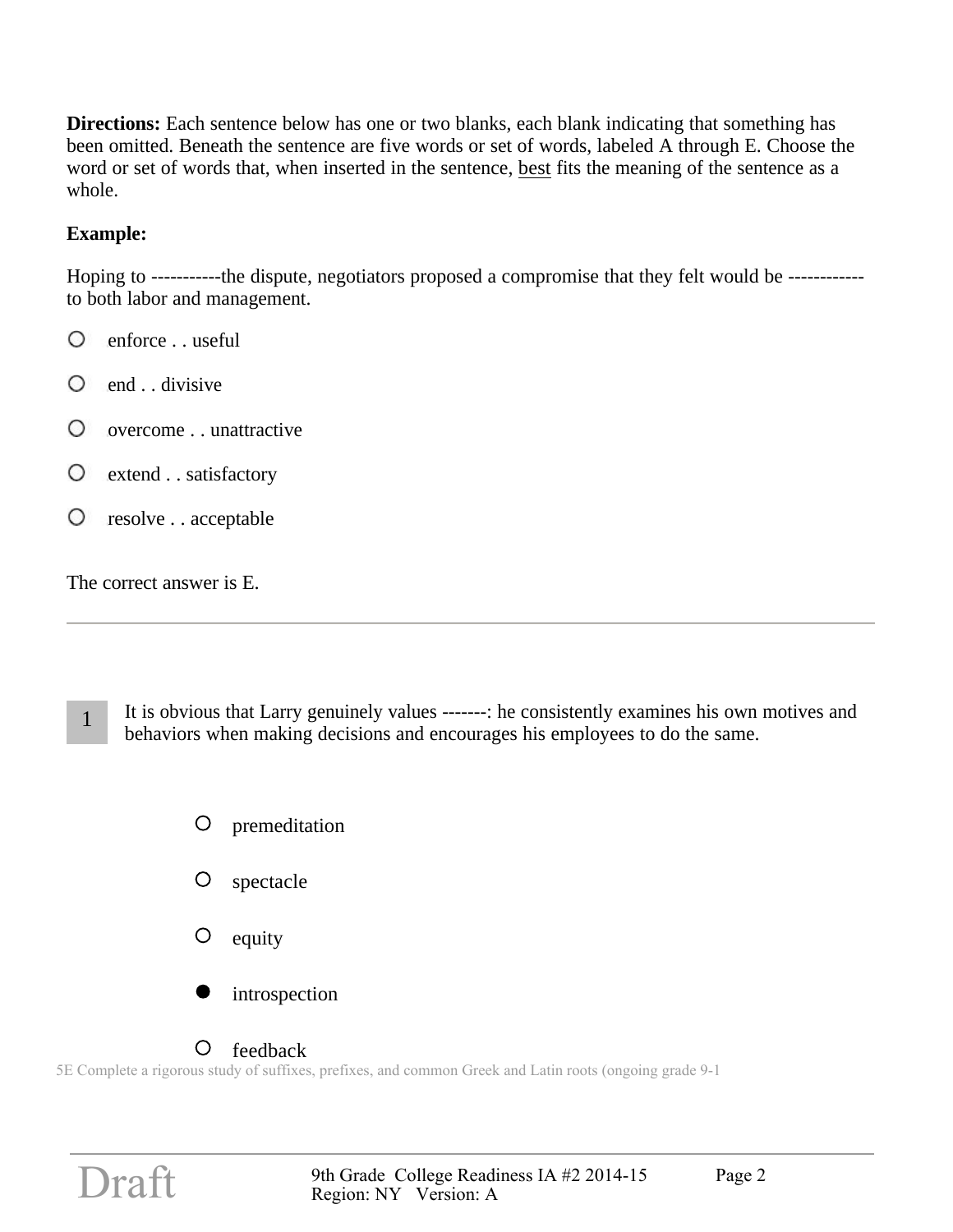2 Exaggerated graphs and drawings ------- the real data and encourage readers to accept ----- arguments.



5E Complete a rigorous study of suffixes, prefixes, and common Greek and Latin roots (ongoing grade 9-1

3 Not surprisingly, supporters of the governor's plan to set aside land for a forest preserve were disappointed when a court decision ----- the plan.

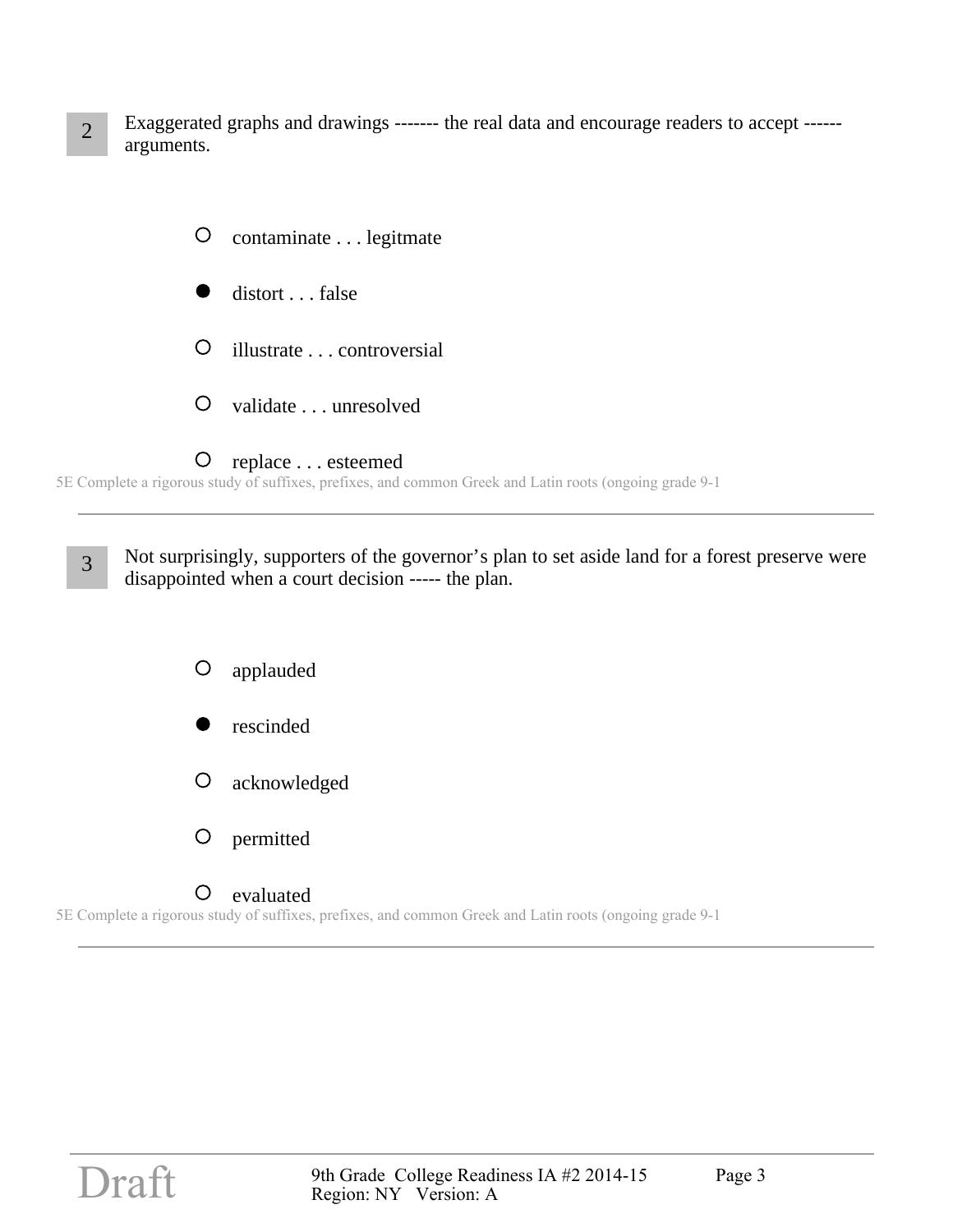- 4 Examples of --------- in the company's internal spending records and their public spending records led to allegations of theft and the --------- of the finance committee.
	- $\bigcirc$ corruption . . . equilibrium
	- $\circ$ introspection . . . nullification
	- $\circ$ audits . . . promotion
	- $\circ$ contamination . . . validation
	- discrepancies . . . dissolution

5E Complete a rigorous study of suffixes, prefixes, and common Greek and Latin roots (ongoing grade 9-1

5 According to critics of President Obama, his *State of the Union Address* was quite -------: unnecessarily ----- and long-winded.

- $\circ$ convincing . . . discrepant
- O the spectacle . . . disparate
- O predictable . . . equitable
- redundant . . . repetitive

#### $\circ$ misleading . . . rebutted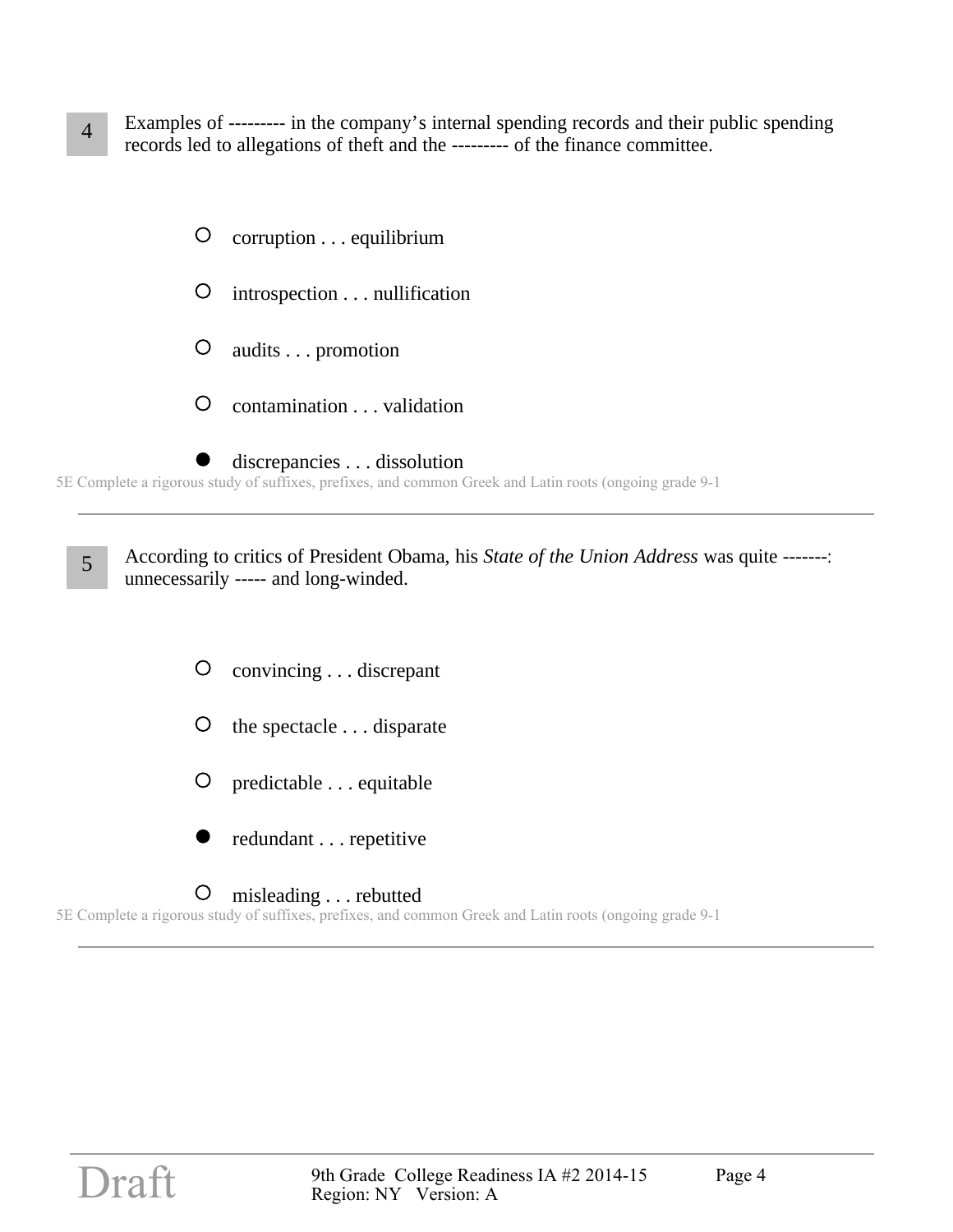- 6 A certain additive put in gasoline to reduce air pollution is actually ------ groundwater, a finding that shows that even the most well-intentioned fixes can sometimes --------.
	- $\bigcirc$ liquefying . . . falter contaminating . . . backfire O purifying . . . infuriate  $\bigcirc$ saturating . . . reciprocate  $\bigcirc$ polluting . . . prevail

5E Complete a rigorous study of suffixes, prefixes, and common Greek and Latin roots (ongoing grade 9-1

7 Although easily angered by our mischievous behavior, our mother could be immediately ------by our expressions of remorse.

> $\circ$ validated O protected O infuriated  $\circ$ united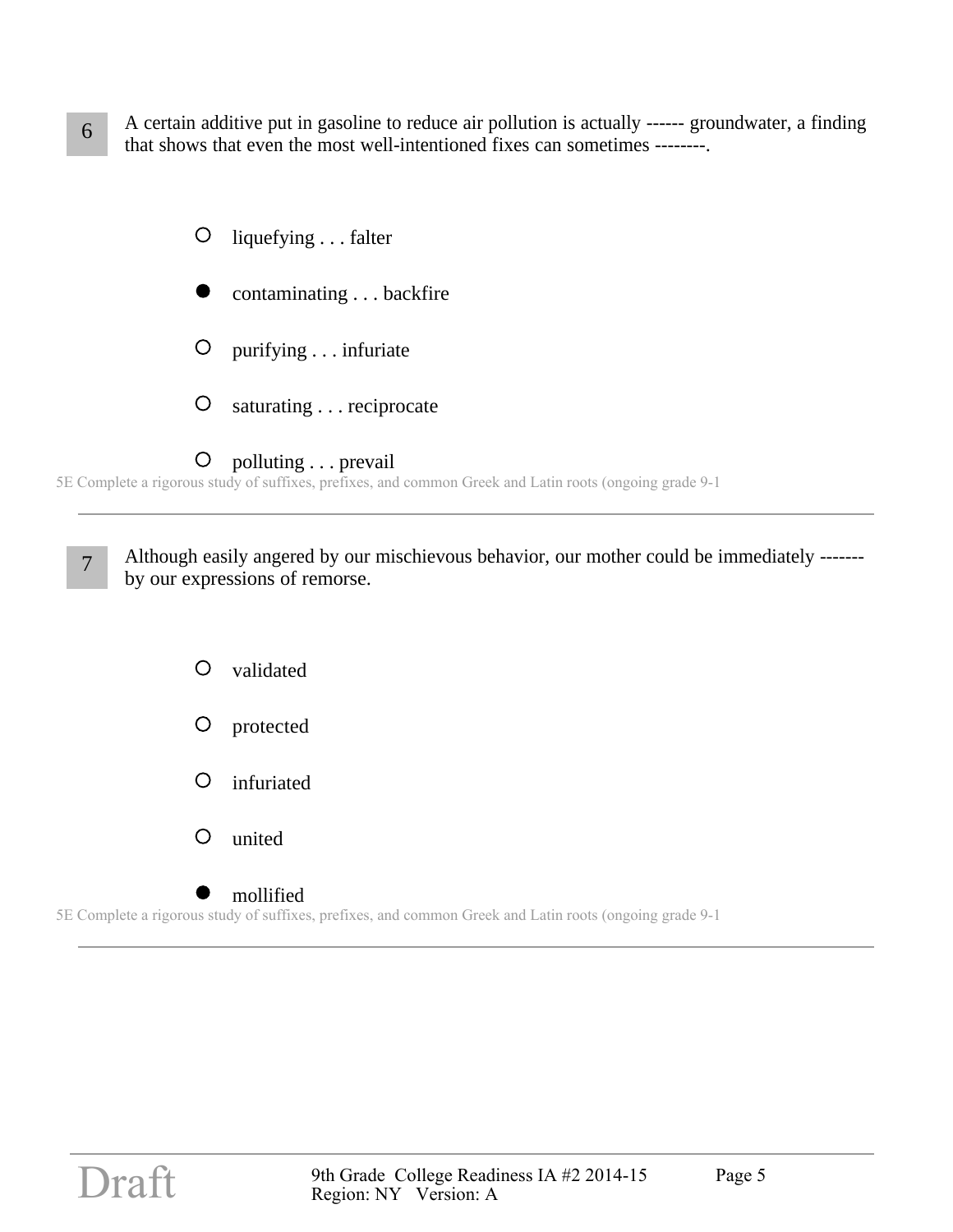8 Though raised in the same household, the sisters live in -------- worlds of thought: one believing wholeheartedly in political conservatism and the other in liberalism.



9 After receiving negative press about a new product, the pharmaceutical company issued a public -------, asserting that its testing of new drugs was quite ---------, more rigorous than the industry standard.

rebuttal . . . stringent

- $\circ$ statement . . . conditional
- $\circ$ claim . . . relaxed
- $\bigcirc$ aspect . . . recessive

 $\circ$ disclaimer . . . contaminated 5E Complete a rigorous study of suffixes, prefixes, and common Greek and Latin roots (ongoing grade 9-1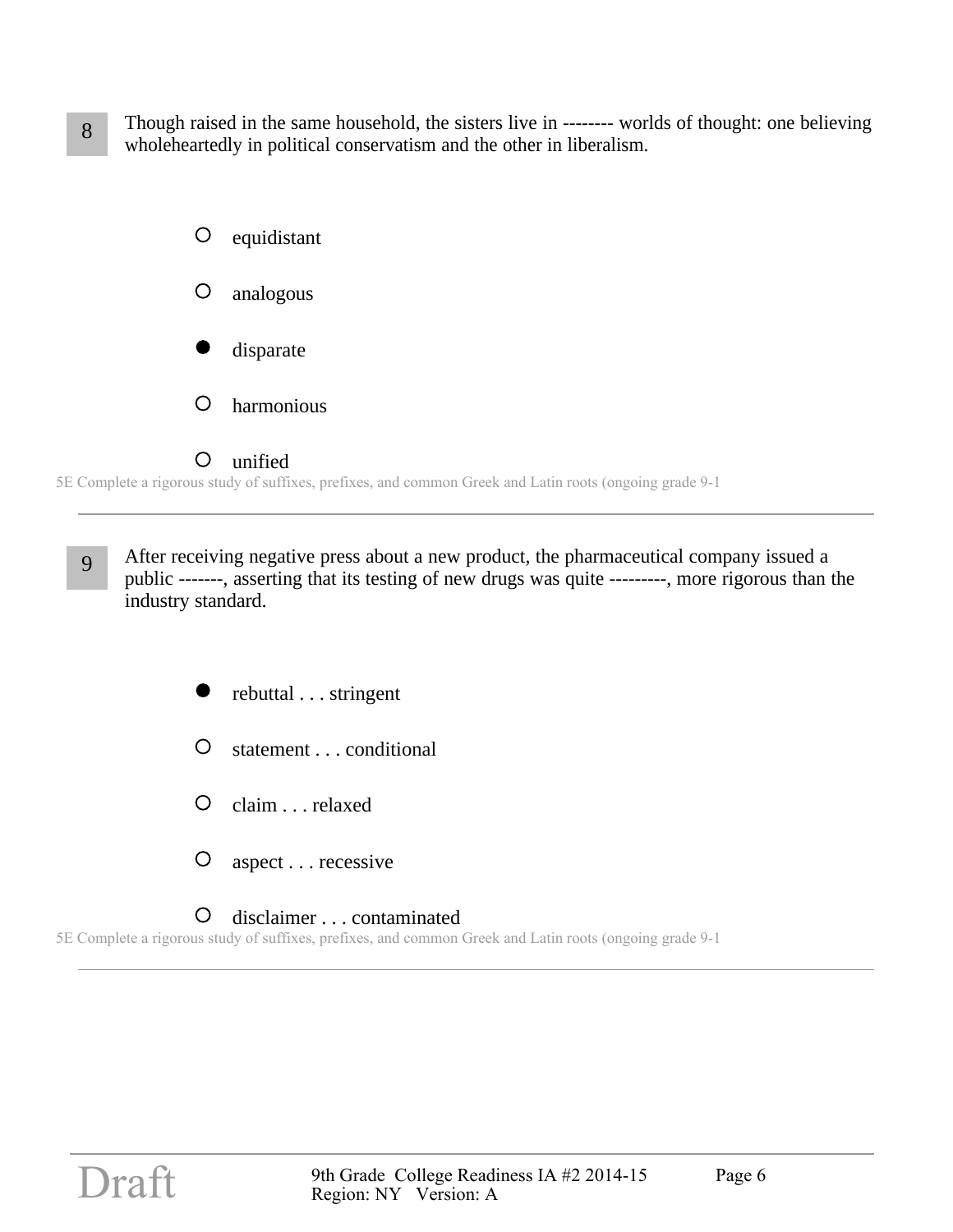10 In Arthur Miller's drama, *The Crucible,* the townspeople of Salem, Massachusetts lose their emotional ------- when they allow the hysteria about witchcraft to consume them.



5E Complete a rigorous study of suffixes, prefixes, and common Greek and Latin roots (ongoing grade 9-1

11 ------- with the contractors' lack of professionalism, Sharon --------- her offer to refer the company to her employer.

- $\circ$ Taunted . . . upheld
- Infuriated . . . rescinded
- $\circ$ Content . . . nullified
- $\circ$ Complacent . . . validated

#### O Appeased . . . recanted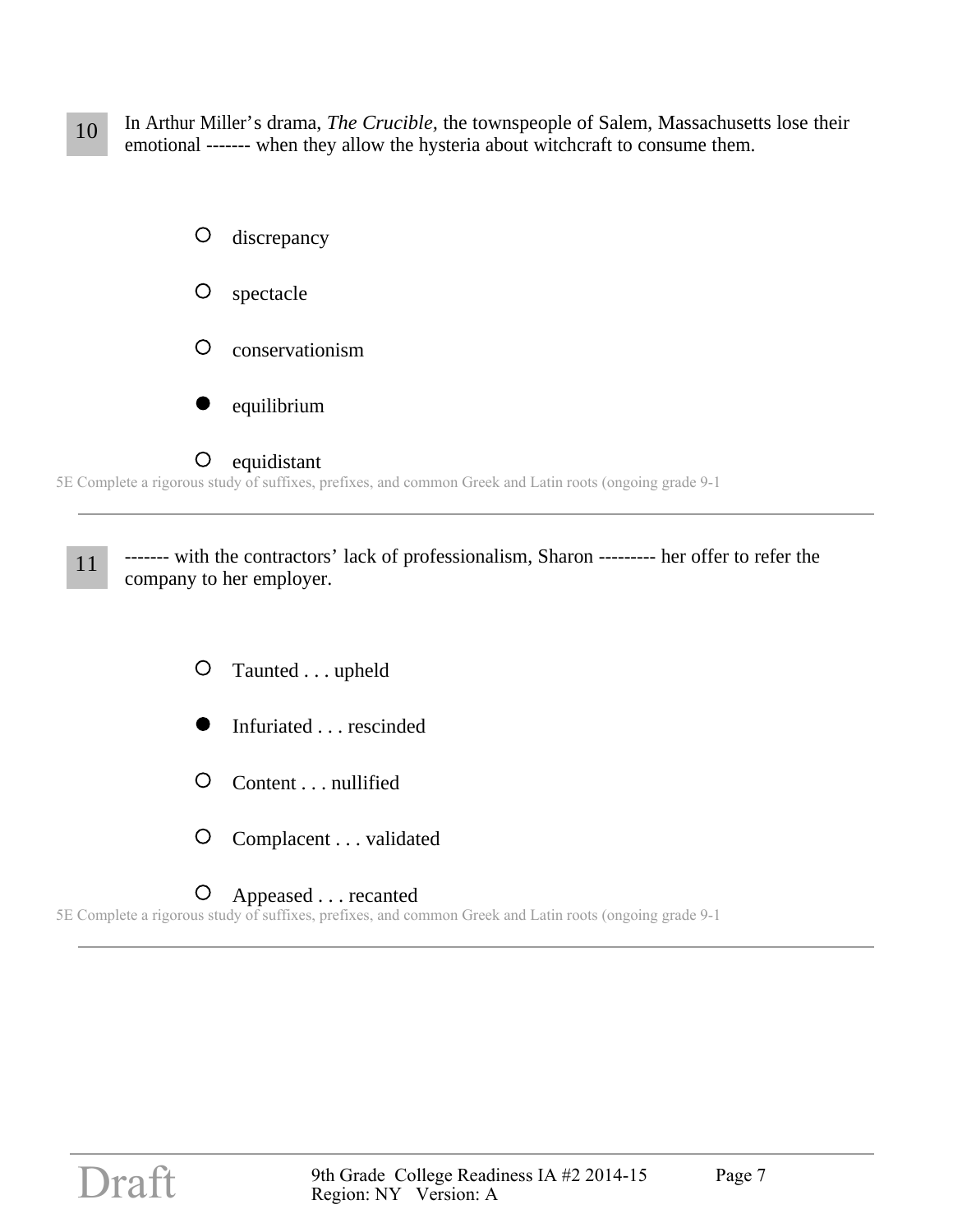12 To avoid being -------, composer Stephen Sondheim strives for an element of surprise in his songs.



5E Complete a rigorous study of suffixes, prefixes, and common Greek and Latin roots (ongoing grade 9-1

13 The general was known for his ------ decisions: he considered all the facts and surrounding circumstances in all situations without bias.

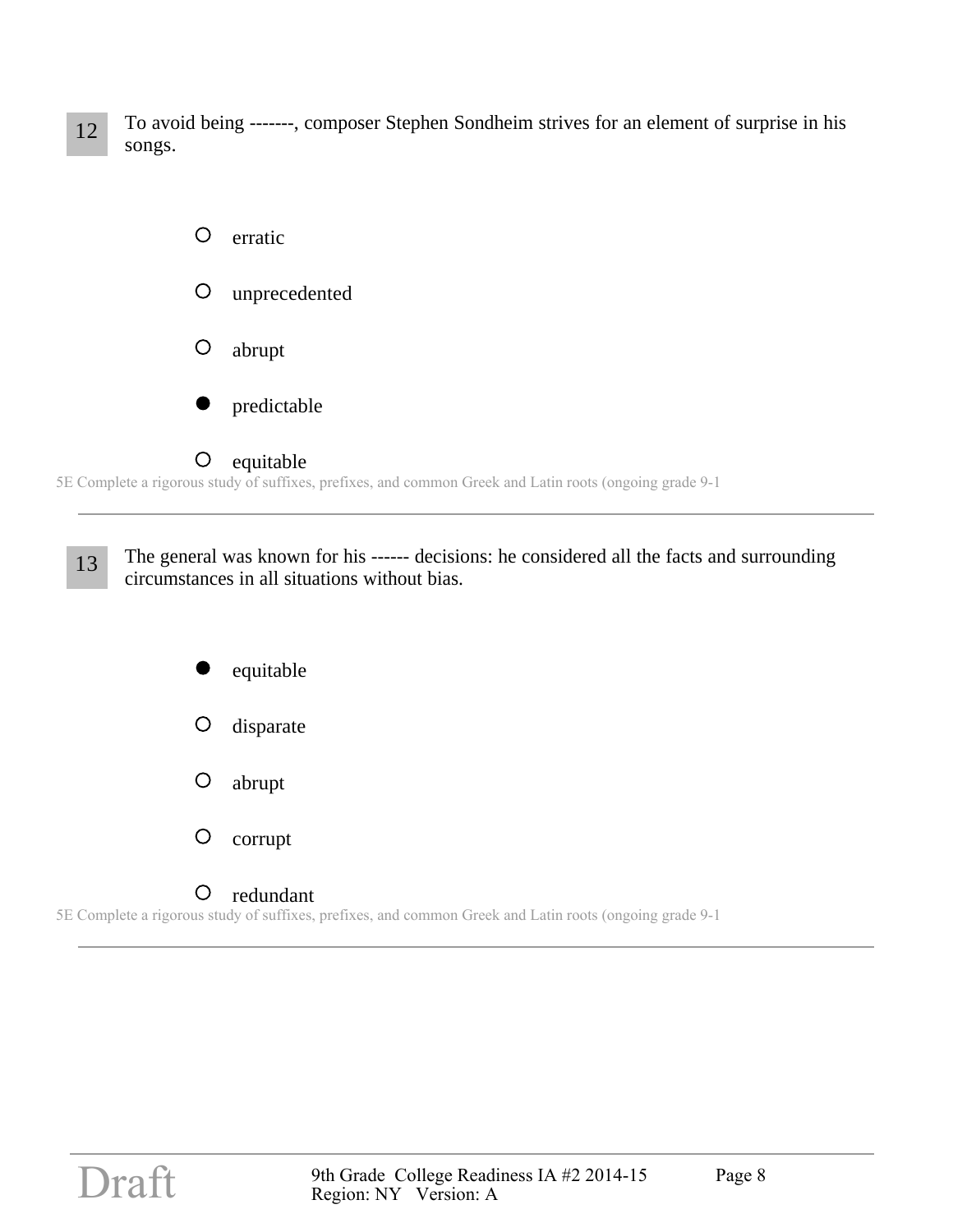14 The scientist should not automatically reject traditional customs that might seem silly or superstitious; scientific qualifications are not a license for -------, nor do they -------- prejudice or bias.



5E Complete a rigorous study of suffixes, prefixes, and common Greek and Latin roots (ongoing grade 9-1

15 Sandra Gilbert and Susan Gubar's recent book presents --------- of detail, providing far more information than one can easily digest.

- $\bigcirc$ a rebuttal  $\circ$ an aspect O a discrepancy
- $\bigcirc$ a dissolution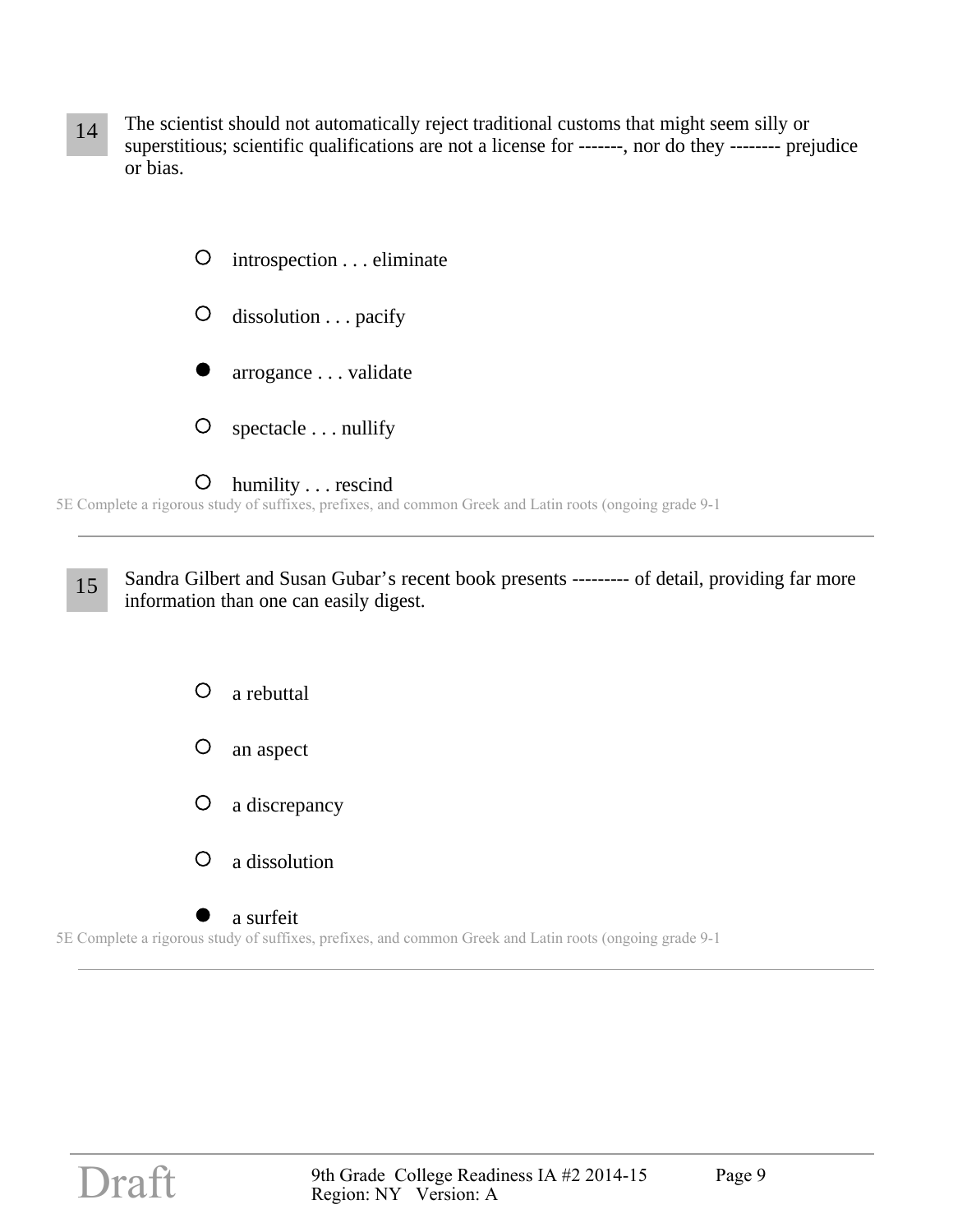16 The citizens considered the state ban on gambling ------- of oppression and protested.



17 Nicknamed the "contact lens," the device installed in the Hubble telescope successfully ------its flawed vision, the result of a faulty mirror.

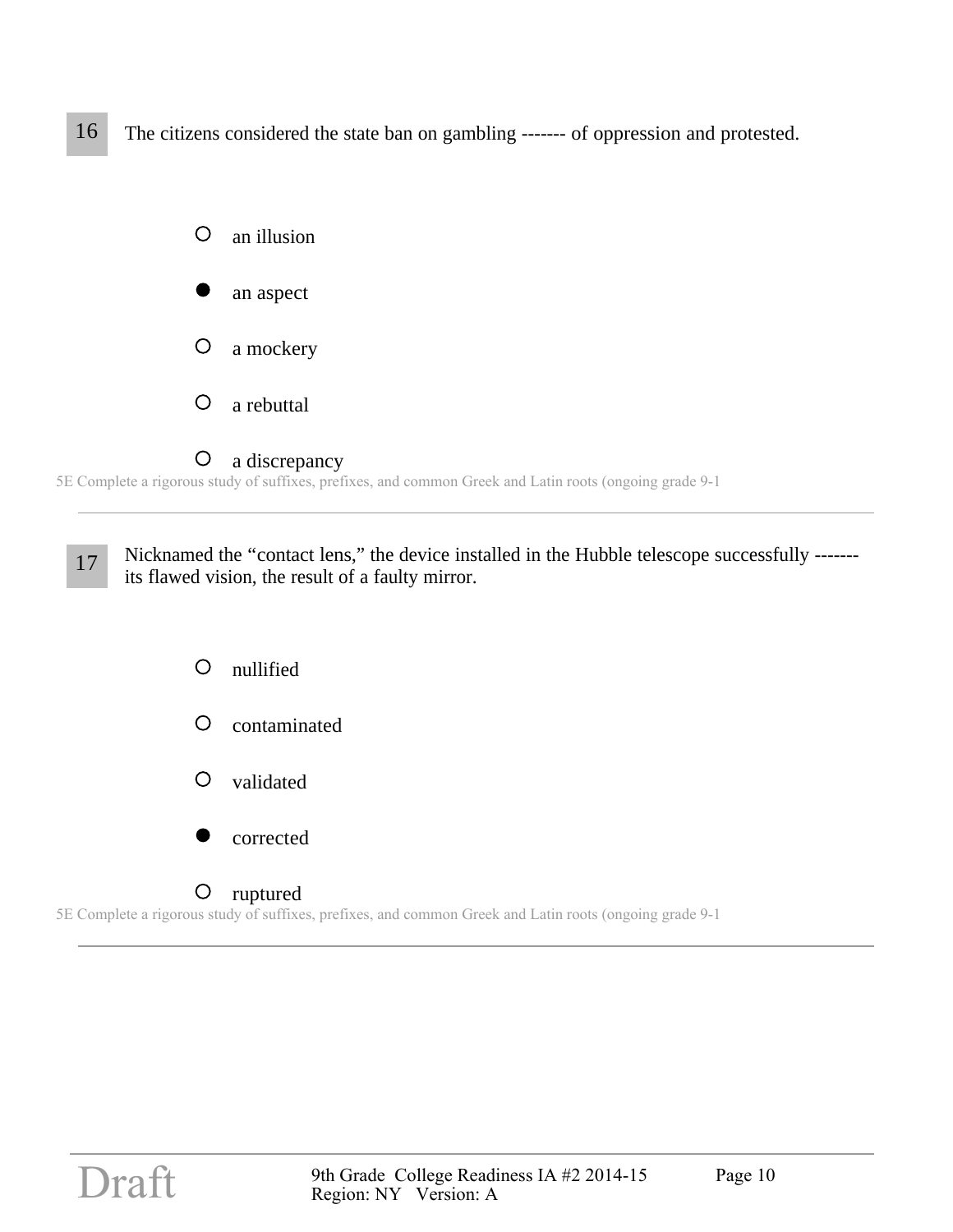18 In an attempt to ------ the tension with her sister following their longstanding argument, Leah apologized.



19 The actions of the men involved in the Cheshire home invasion have been termed -------; in addition to burglarizing the home, they tortured the family.

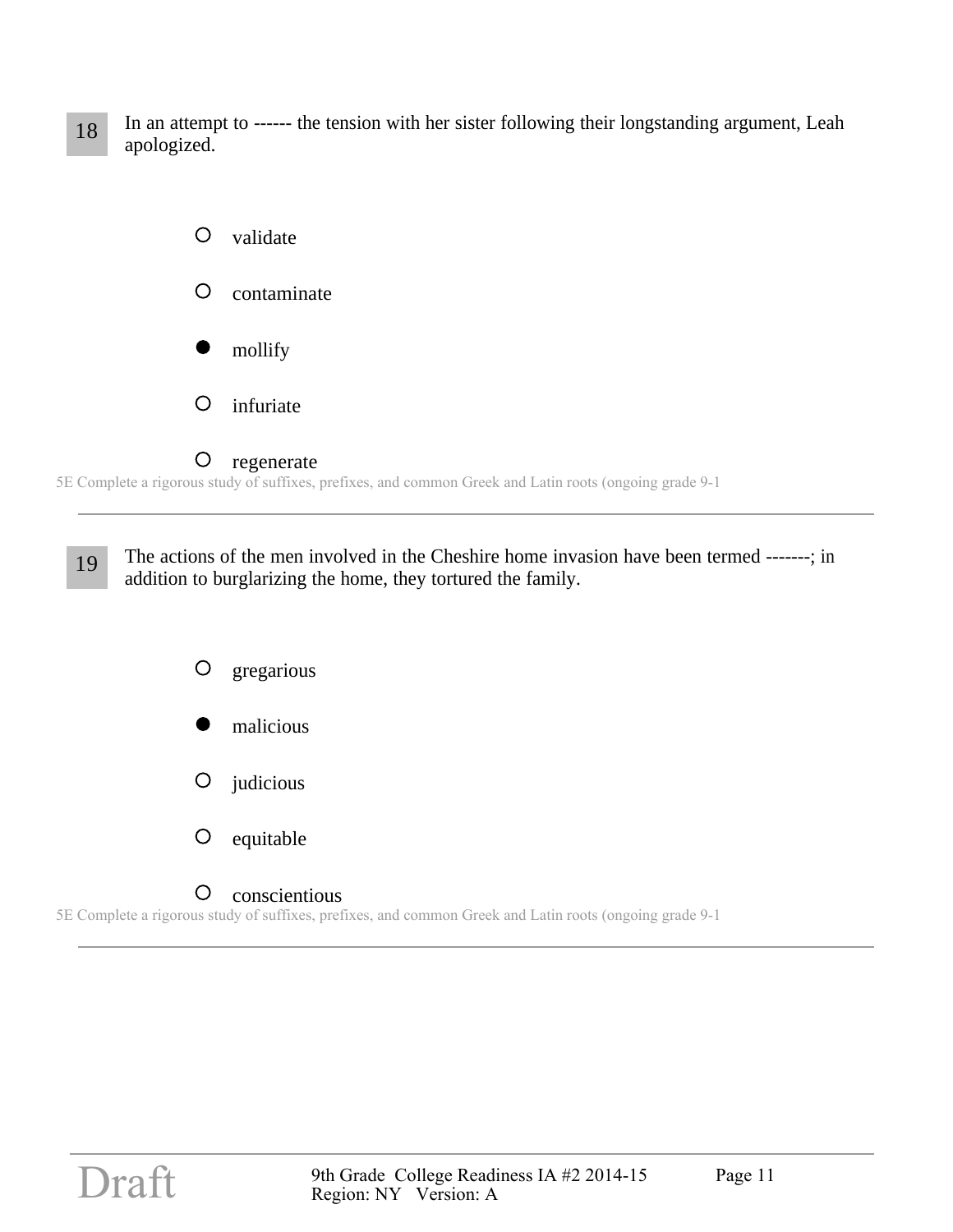20 Watch repair requires -------- attention to detail because of the use of miniscule gearshifts and mechanics.



#### 5E Complete a rigorous study of suffixes, prefixes, and common Greek and Latin roots (ongoing grade 9-1

21 Inbreeding can promote the expression of harmful genes, those that make an animal subject to -------- or impair reproductive efficiency.



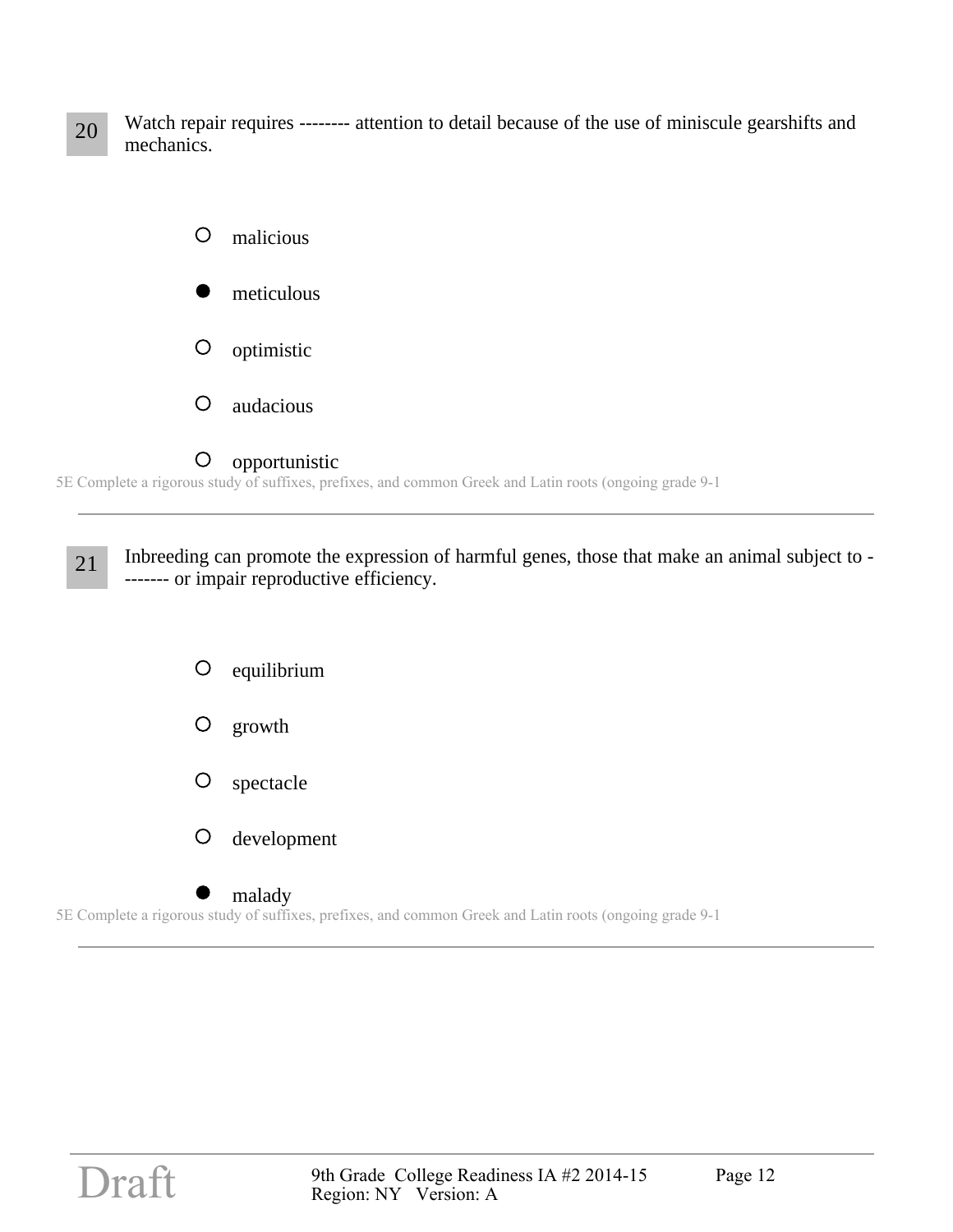22 One requirement of timeless art is to deepen and ------ our awareness, not to merely confirm what we already know.



5E Complete a rigorous study of suffixes, prefixes, and common Greek and Latin roots (ongoing grade 9-1

23 Though he -------- all email messages, prosecutors were able to recover incriminating emails that he sent to the plaintiff when they seized his computer.



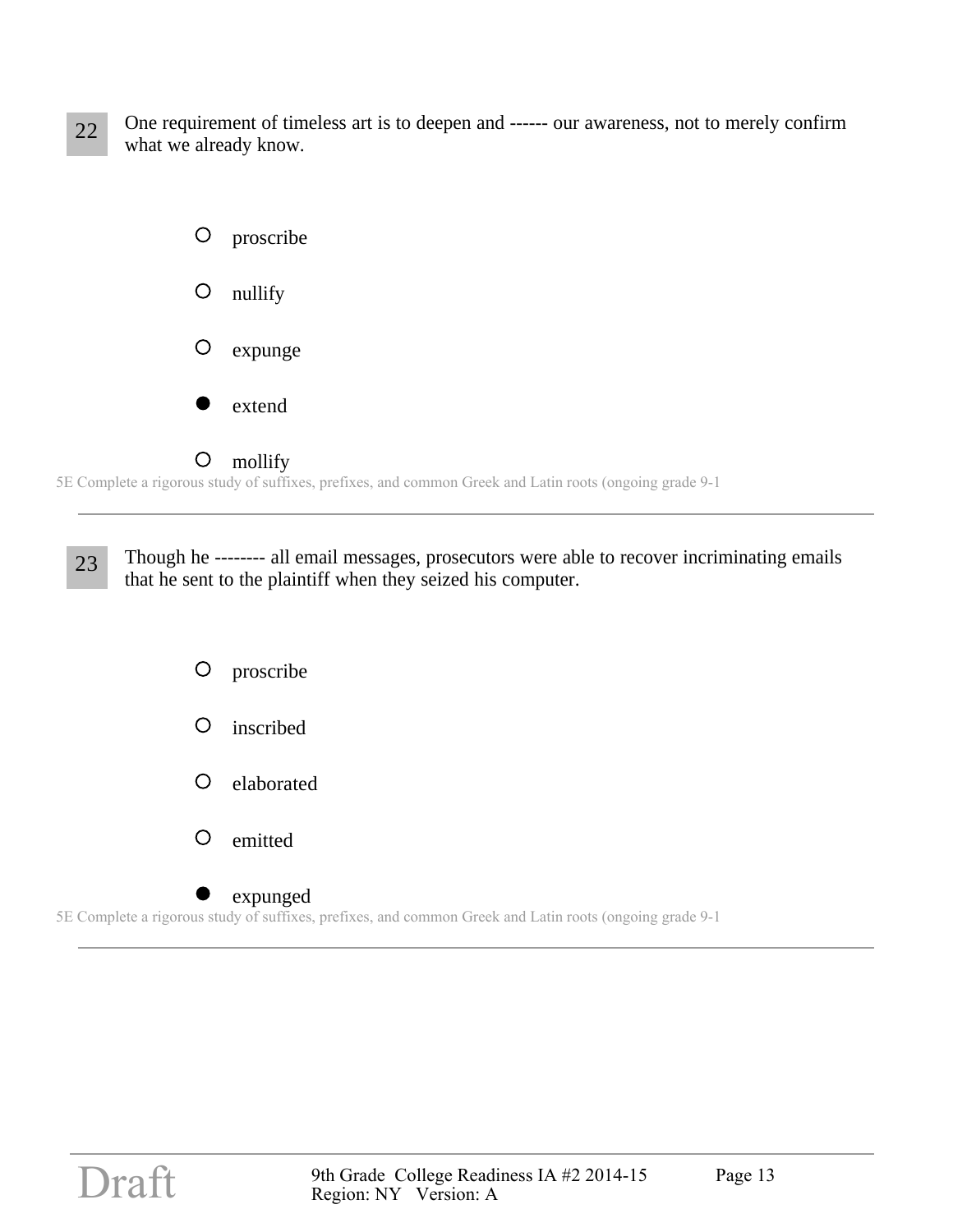24 Following the team's three consecutive losses at the start of the season, the Minnesota Vikings head coach position was deemed ------- and he was fired.



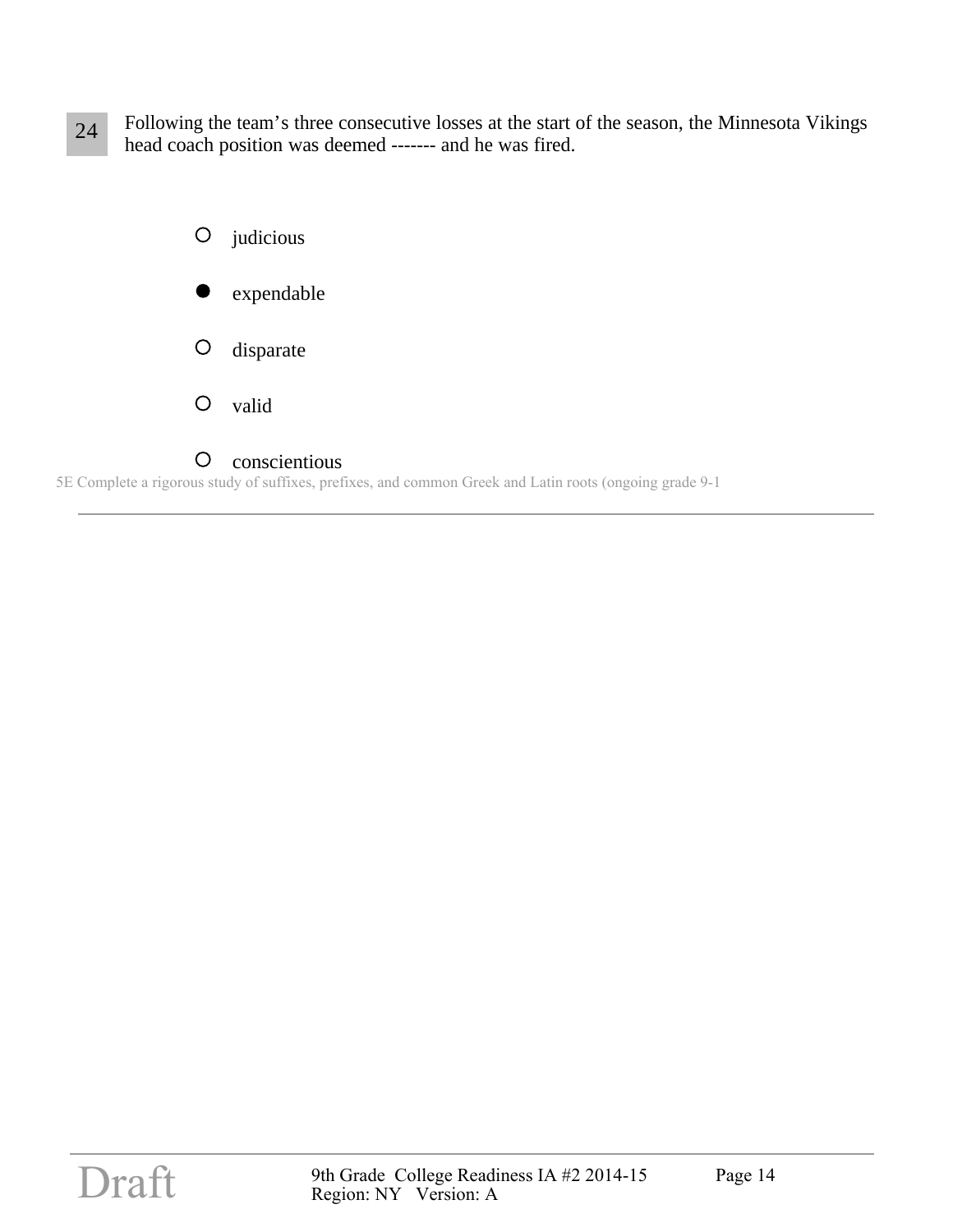## IA  $#2 - 9$ <sup>th</sup> Grade – College Readiness Exam

#### **Part Two**: Short Answers

You will have 25 minutes to complete this part of the exam, which is comprised of 10 questions.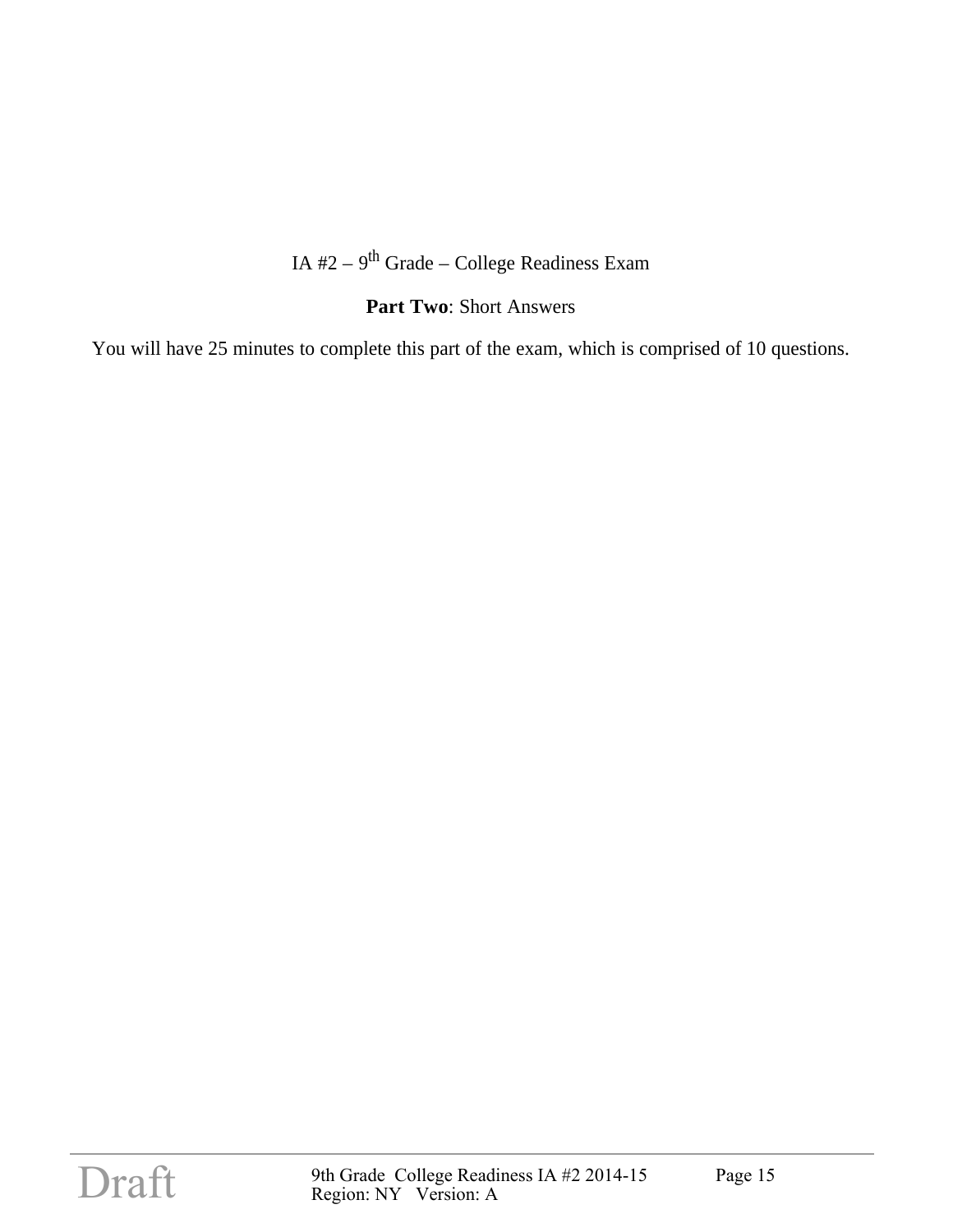25 Amber has just finished her sophomore year. Her freshman year GPA was a 2.85; her sophomore year GPA was a 3.2. What is Amber's cumulative GPA as she heads into her junior year? *[You will earn 1 point for showing all steps of your work and 1 point for obtaining and clearly stating the correct answer.]*

1.B Define cumulative GPA and explain how cumulative GPA is found.

| Teacher's Scoring Area: |  |  |
|-------------------------|--|--|
|                         |  |  |

- 26 Miguel wants to start quarter III strong, so he decides that he will check his grades online every week. All of the following are pieces of information Miguel can expect to have reflected in the grades portal on Infinite Campus for his class performance EXCEPT
	- his Quarter I grades  $\circ$
	- the grade weighting for homework versus classwork versus quizzes and tests for each of his classes
	- $\circ$ the assignment-specific grades he has received on every assignment to date in each of his classes
- 1.C Access Campus Portal in Infinite Campus to check grades; access Grad Planner in Infinite Campus to a his current GPA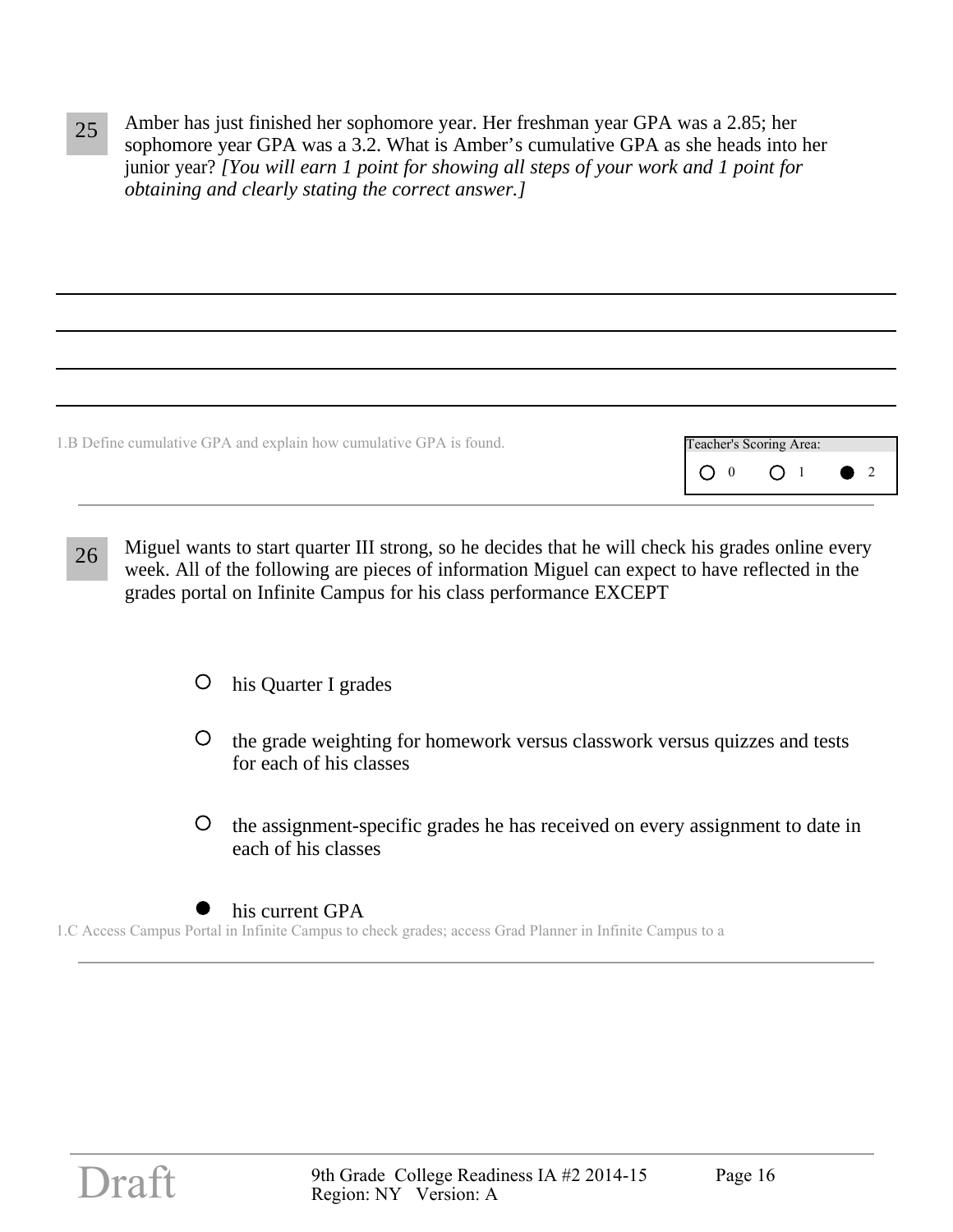**Directions:** Nyana is a 9th grade scholar, who is struggling to master the conventions of formatting and tone for professional emails. Questions 27 through 45 correspond to Nyana's email below. Please read and annotate the email and then answer the questions.

**From:** Nyana Walker **Sent:** Tuesday, September 18, 2012 2:39 PM **To:** Alissa Lopez **Subject:** My grade in your class is messed up please change it. *[27]*

Ms.Lopez *[28]*

*[29]* I was looking at infinite campus this afternoon and saw that you gave me a C in homework?! *[30]* Why you gave me a C? I have definitely done way more that enough hoemwrok too get a b or better. This not fair can you please write me back to tell me NOW what I have to do to get a good grade? *[21]* Also, you give too much homework and it's not reasonable, so maybe that's why homework grades are low. Can you perhaps assign less homework? *[32]*

Write me back soon please, your student, Nyana *[33]*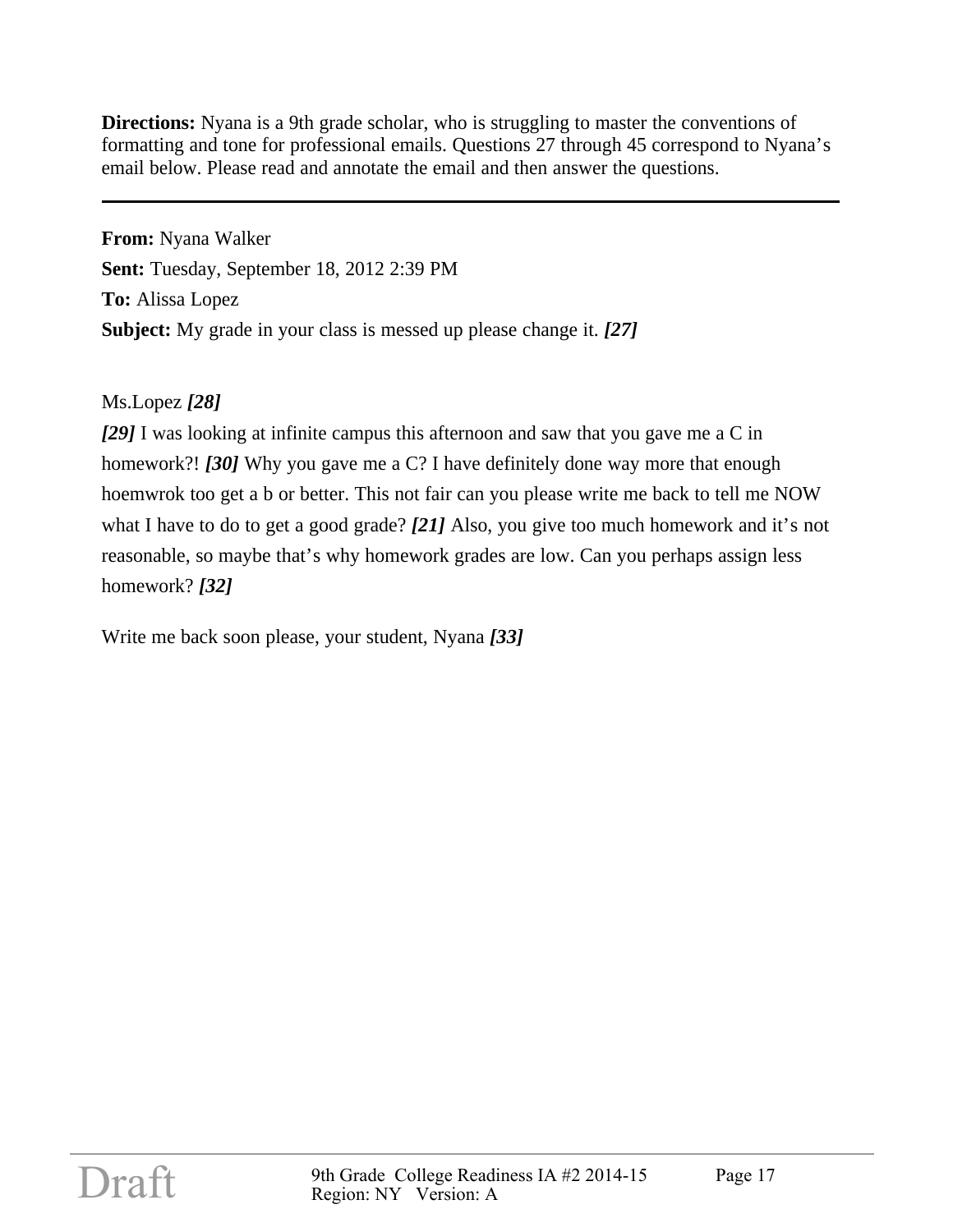# 27 The subject line in Nyana's email to Ms. Lopez

- i. is not informative
- ii. includes a run-on sentence
- iii. is too long
- iv. is crafted in professional language
- v. implies an unprofessional tone

 $O<sub>I</sub>$  $\circ$ I and II  $\bigcirc$ I, II, and III II, III, and V

 $\bigcirc$ 

4.A Distinguish between professional and unprofessional tone in email

All of the above

28 The salutation Nyana crafted would best be improved as:

- $\bigcirc$ Dear MS. Lopez
- Dear Ms Lopez  $\bigcirc$
- Dear Ms. Lopez,
- $\bigcirc$ Dear Ms.Lopez,

#### O Dear Ms. Lopez

4.A Distinguish between professional and unprofessional tone in email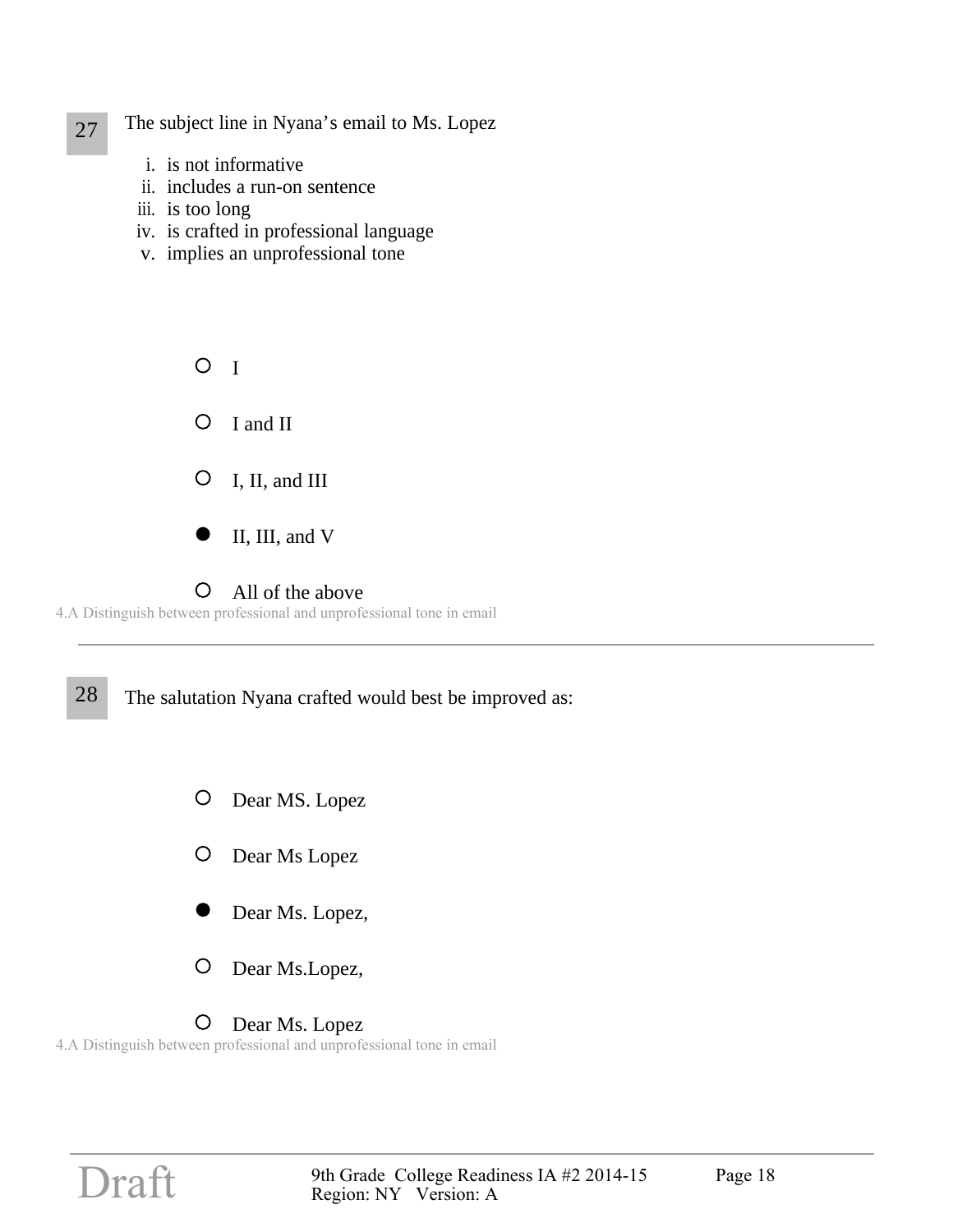

4.A Distinguish between professional and unprofessional tone in email

30 The first sentence of Nyana's email:

- i. includes 2 capitalization errors.
- ii. refers to a topic of discussion that should never be addressed through email.
- iii. ends with unprofessional punctuation.
- iv. implies an unprofessional tone.

 $O<sub>I</sub>$  $\circ$ I and II  $\circ$ I, II, and IV I, III, and IV  $\bigcirc$ 

#### All of the above

4.A Distinguish between professional and unprofessional tone in email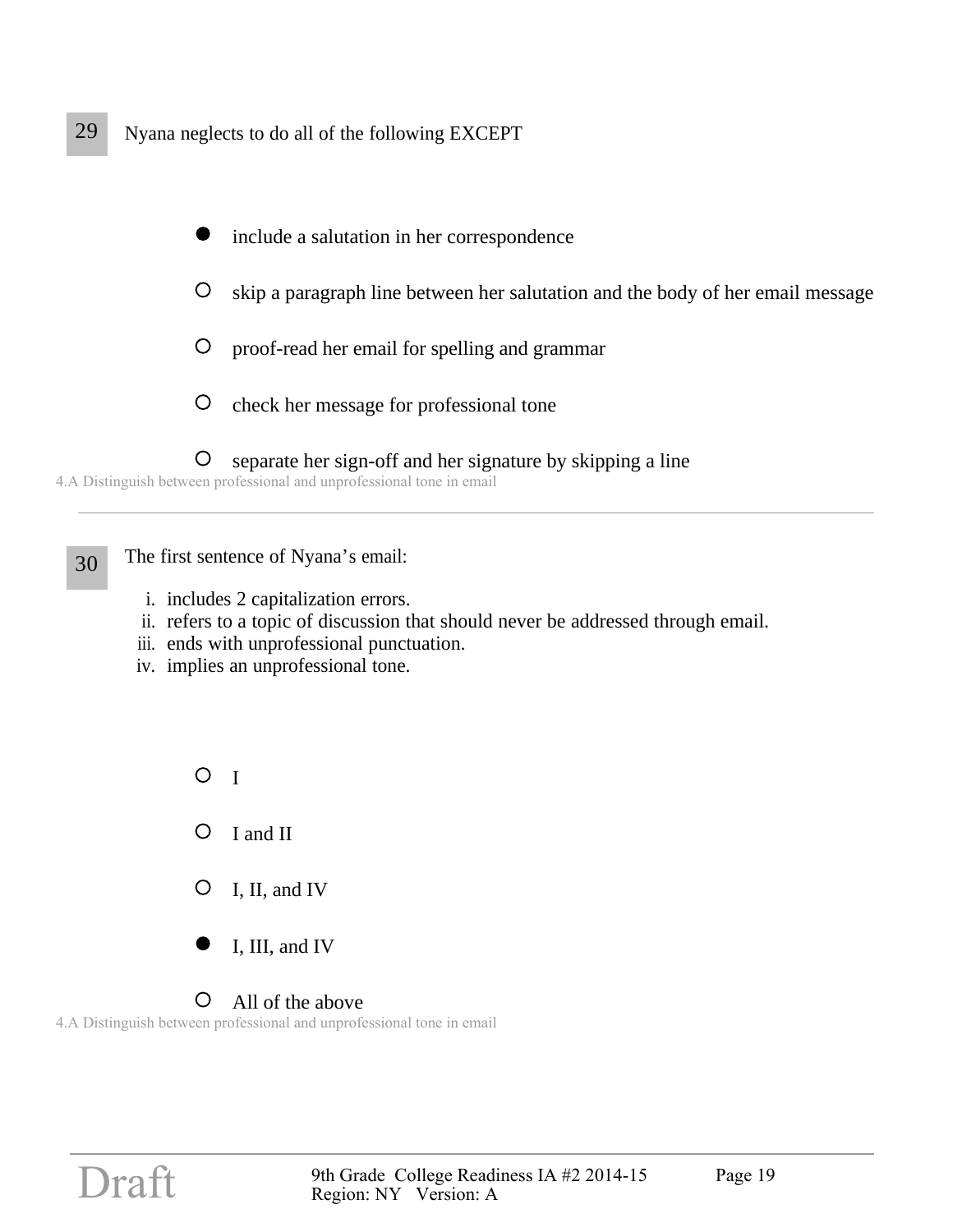- 31 The typos, misspellings and demanding tone in the third and fourth sentences of the body of the email
	- $\circ$ would probably go unnoticed by the recipient and will not influence her decision or response.
	- $\circ$ convey a hurried carelessness that may cause the recipient to assume that Nyana's request was not well-considered.
	- $\bigcirc$ may compromise this email recipient's empathy for Nyana and may negatively impact their relationship.
	- Both B & C are correct.
	- $\circ$ A, B and C are correct.
- 4.A Distinguish between professional and unprofessional tone in email

32 The tone conveyed by the body of Nyana's email can best be described as

- $\circ$ confused and forlorn
- $\circ$ anguished and somber
- $\circ$ genuine and eager
- $\circ$ defiant and uncompromising
- 4.A Distinguish between professional and unprofessional tone in email unbecoming and arrogant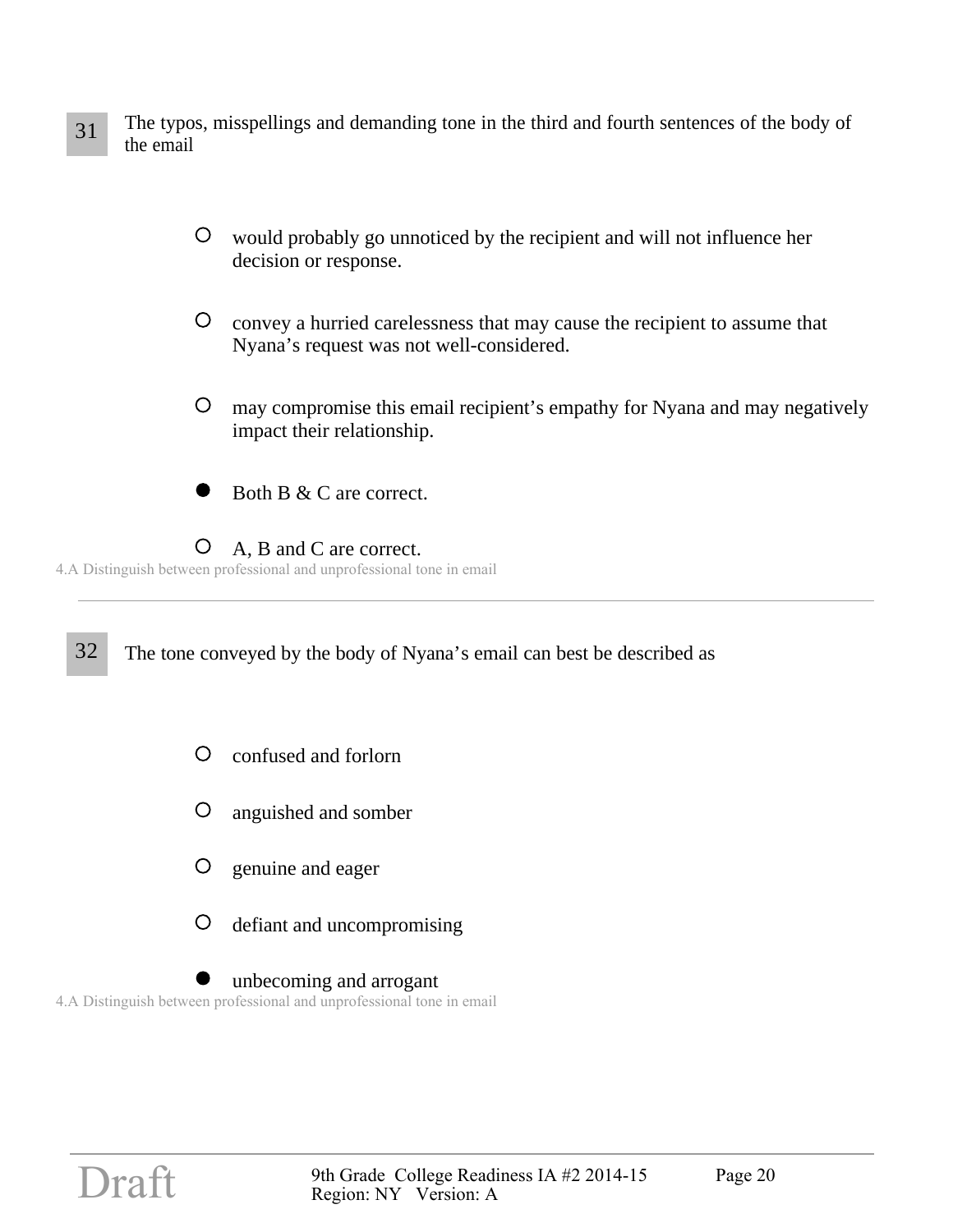## 33 The email signature Nyana includes is



34 Imagine you are a friend of Nyana's and you caught her writing this email to her teacher in the computer lab one afternoon. In the space below, characterize for Nyana how the tone she implies in this email may be perceived using evidence and explaining impact. [*5 points; 2 points for stating the impact, 1 point for the quality of response, 2 points for use of evidence*]

| 4. A Distinguish between professional and unprofessional tone in <b>Teacher's Scoring Area:</b> |                           |  |  |  |
|-------------------------------------------------------------------------------------------------|---------------------------|--|--|--|
| email                                                                                           | $100$ 0 1 0 2 0 3 0 4 0 5 |  |  |  |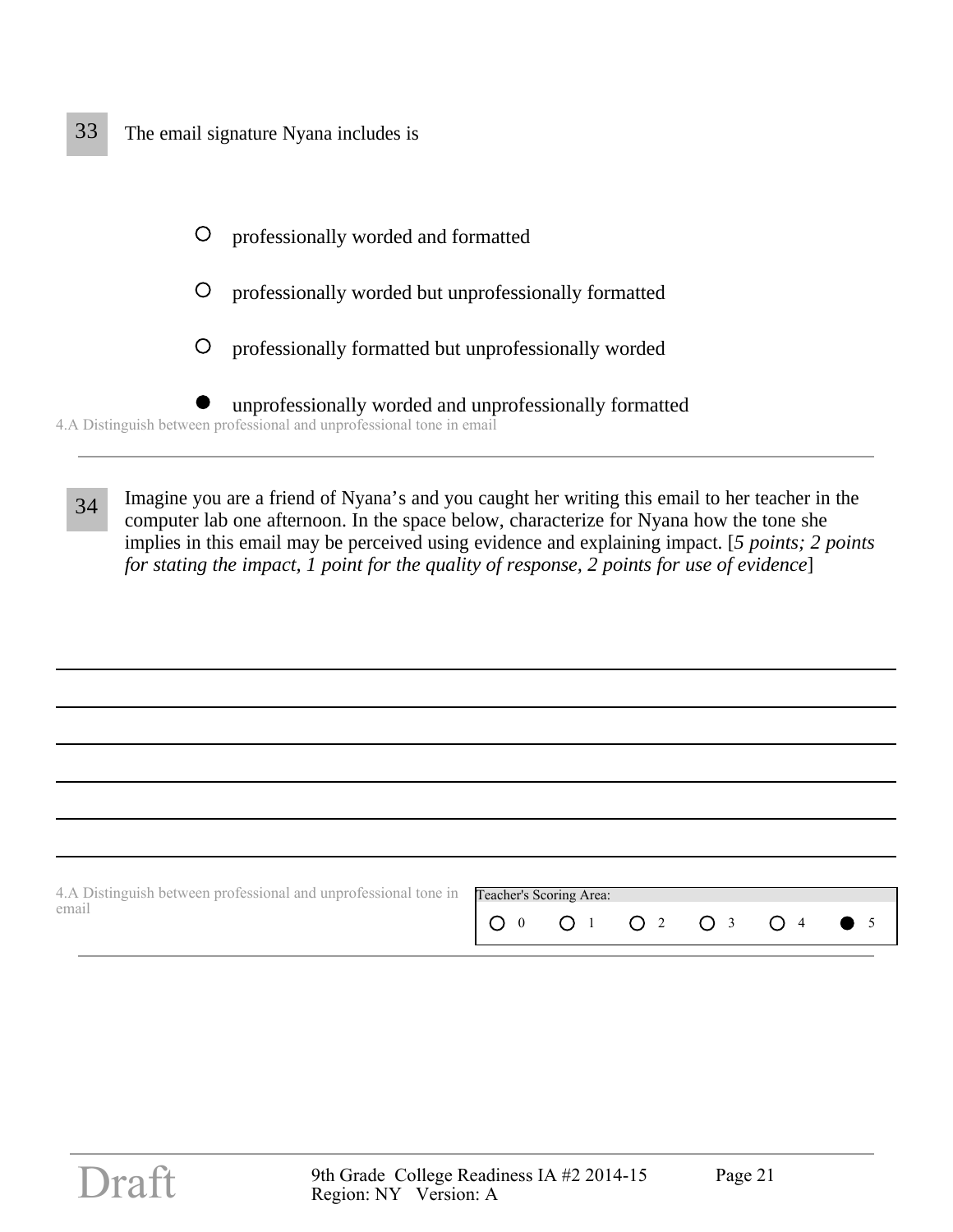35 Provide two suggestions for how Nyana could rewrite components of the email to convey a more professional tone. [5 points total; 2 points for each suggestion and 1 point for quality of response.)

| 4.A Distinguish between professional and unprofessional tone in<br>email | Teacher's Scoring Area:<br>O 0 O 1 O 2 O 3 O 4 O 5 |  |  |
|--------------------------------------------------------------------------|----------------------------------------------------|--|--|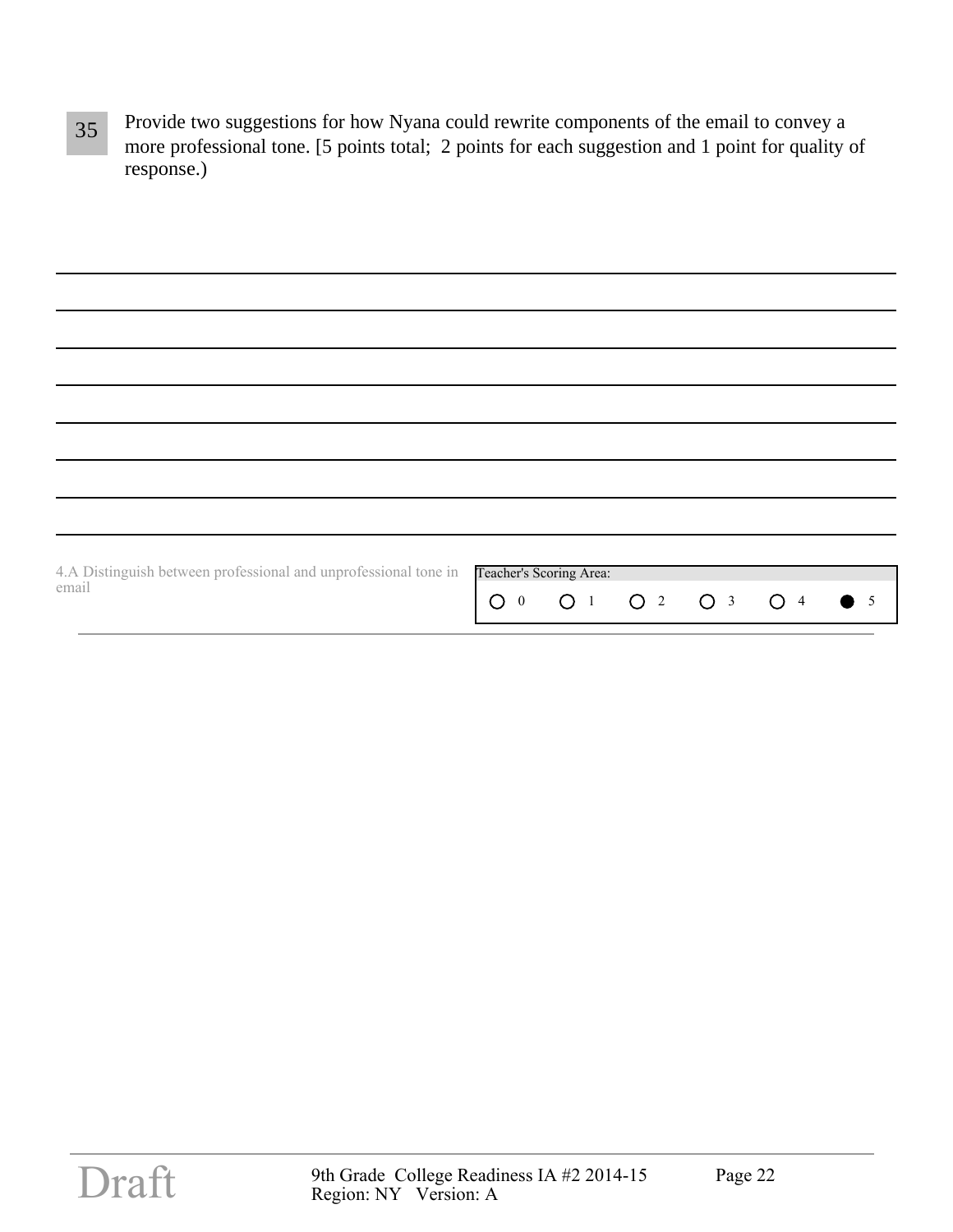**Questions 36 to 45:** Imagine you were Nyana. Rewrite Nyana's email to reflect standard professional email formatting, punctuation, grammar, diction, and tone. [Your response will be evaluated and graded using the resume rubric below.]

| ,我们也不会有什么。""我们的人,我们也不会有什么?""我们的人,我们也不会有什么?""我们的人,我们也不会有什么?""我们的人,我们也不会有什么?""我们的人 |
|----------------------------------------------------------------------------------|
|                                                                                  |
|                                                                                  |
|                                                                                  |
|                                                                                  |
|                                                                                  |
|                                                                                  |
|                                                                                  |
|                                                                                  |
|                                                                                  |
|                                                                                  |
|                                                                                  |
|                                                                                  |
|                                                                                  |
|                                                                                  |
|                                                                                  |
|                                                                                  |
|                                                                                  |
|                                                                                  |
|                                                                                  |
|                                                                                  |
|                                                                                  |
|                                                                                  |
|                                                                                  |
|                                                                                  |
|                                                                                  |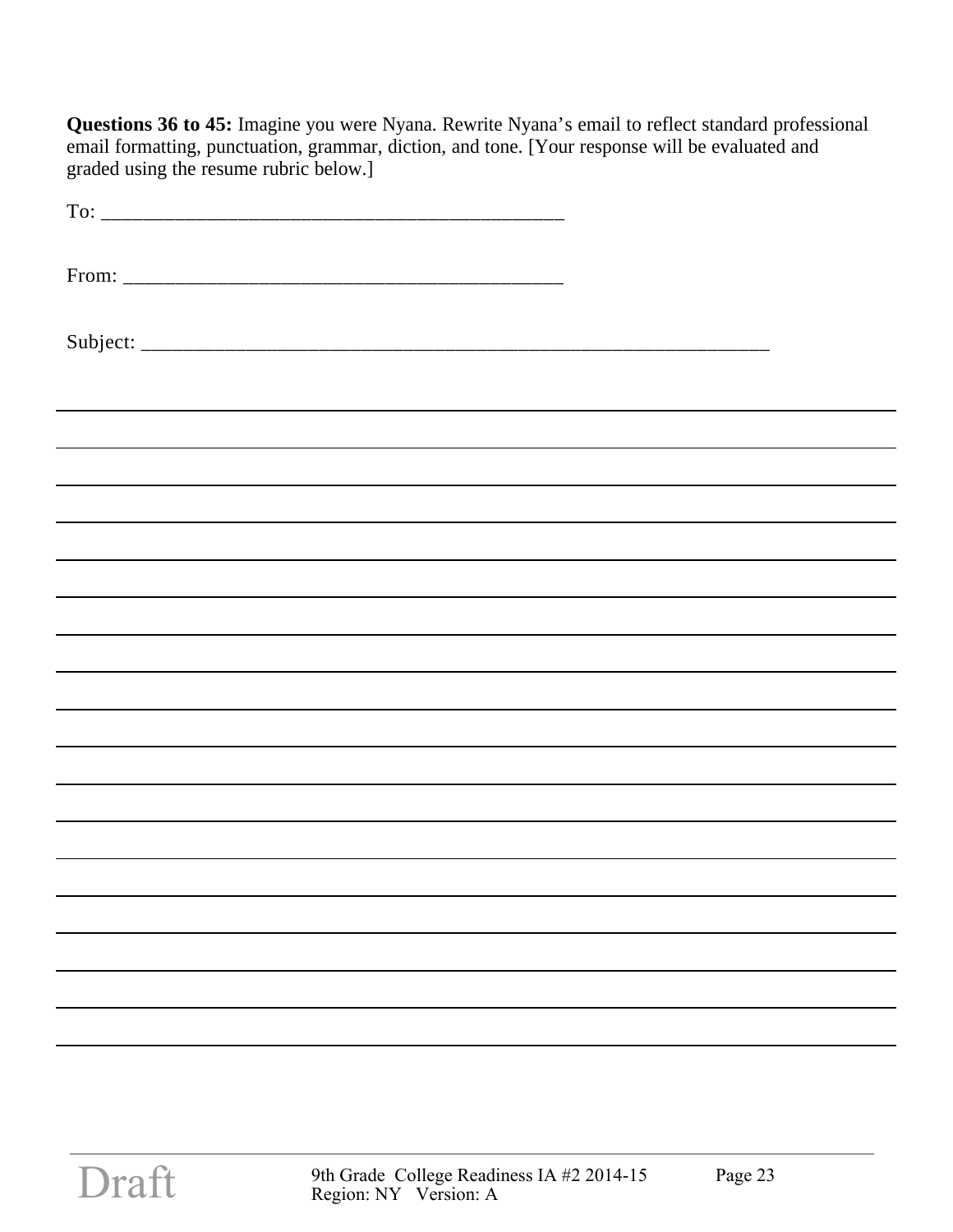**STOP End of Assessment**

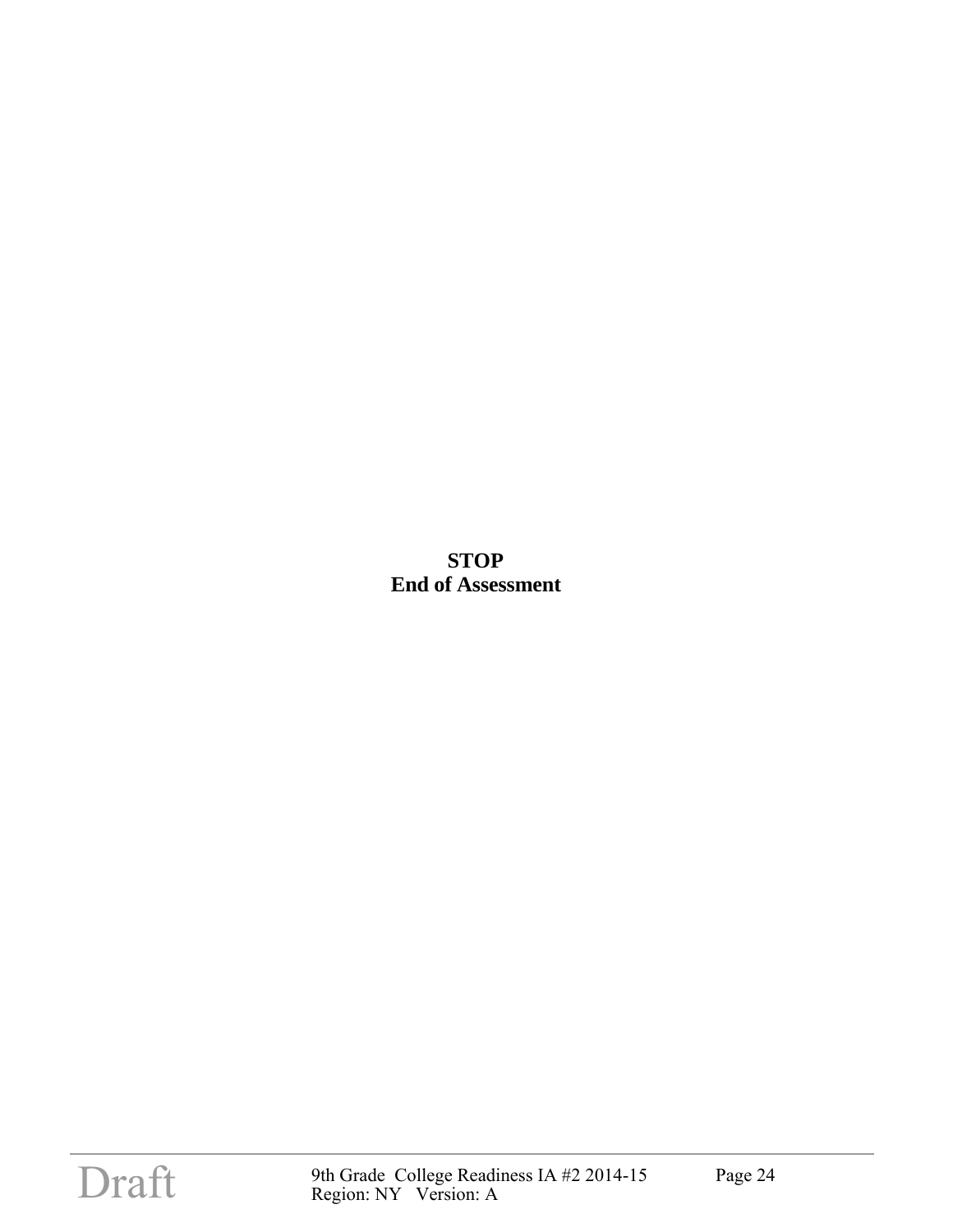Teacher Scoring Area--Nyana's Email

- 1 = Email does not meet criteria for success
- 2 = Email meets part of criteria for success
- 3 = Email meets criteria for success
- 4 = Email goes above and beyond the criteria for success



| 4.B Craft a well-written professional email advocating for a high-stakes | Teacher's Scoring Area: |  |                                                        |
|--------------------------------------------------------------------------|-------------------------|--|--------------------------------------------------------|
| opportunity.                                                             |                         |  | $1 \cap 0$ $0 \cap 1$ $0 \cap 2$ $0 \cap 3$ $0 \cap 4$ |

l

37 **Professional subject line**

4.B Craft a well-written professional email advocating for a high-stakes opportunity.

| Teacher's Scoring Area: |  |  |
|-------------------------|--|--|
|                         |  |  |

38 **Professional salutation**

4.B Craft a well-written professional email advocating for a high-stakes opportunity.

| Teacher's Scoring Area: |  |  |
|-------------------------|--|--|
|                         |  |  |

## 39 **Professional sign-off & email signature**

4.B Craft a well-written professional email advocating for a high-stakes opportunity.

| Teacher's Scoring Area: |  |  |
|-------------------------|--|--|
|                         |  |  |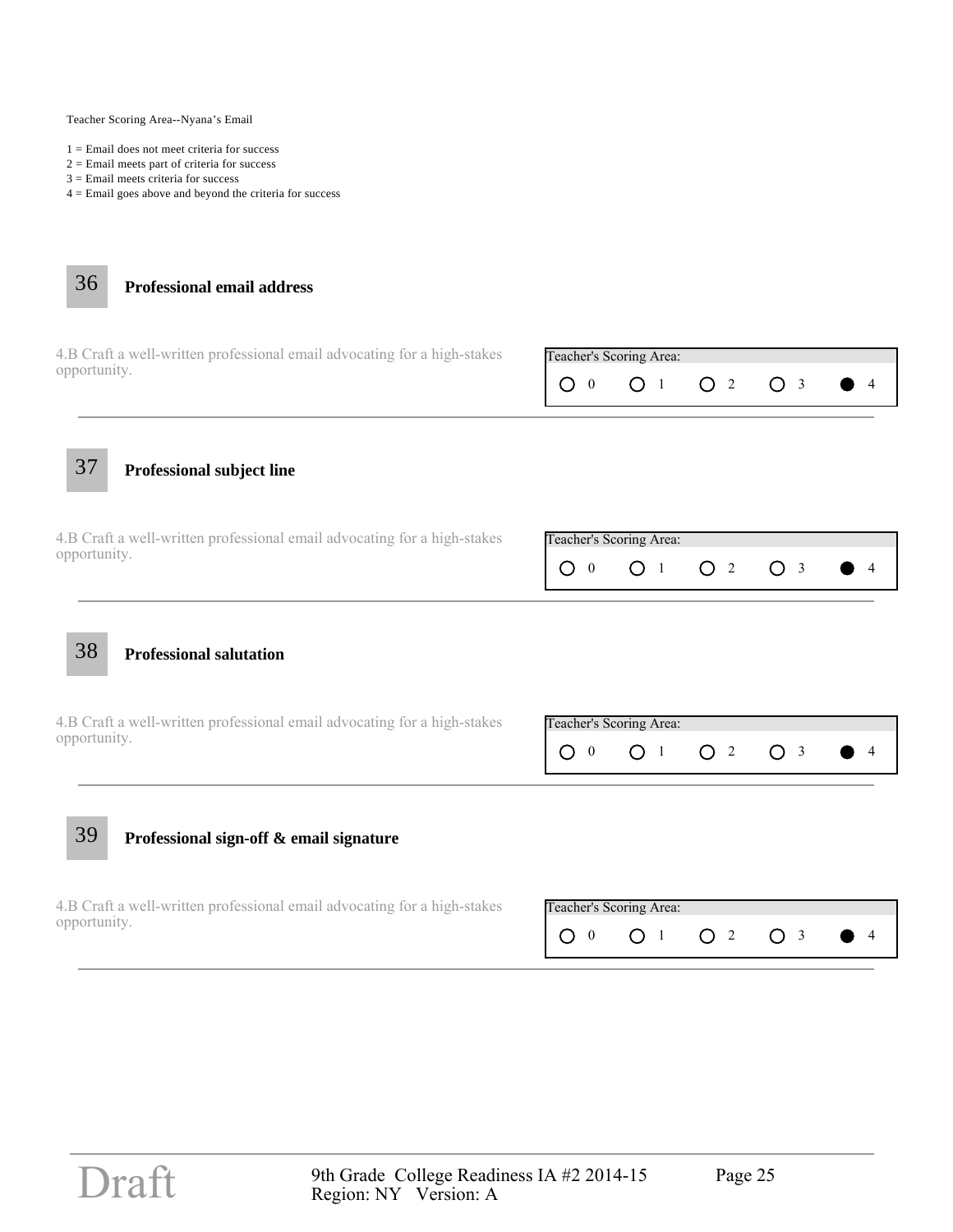# O 0 0 1 O 2 O 3 0 4 4.B Craft a well-written professional email advocating for a high-stakes Teacher's Scoring Area: opportunity. O 0 0 1 O 2 O 3 0 4 4.B Craft a well-written professional email advocating for a high-stakes Teacher's Scoring Area: opportunity. 44 **Clarity at paragraph level** O 0 0 1 O 2 O 3 0 4 4.B Craft a well-written professional email advocating for a high-stakes Teacher's Scoring Area: opportunity. 43 **Choice of diction** O 0 0 1 O 2 O 3 0 4 4.B Craft a well-written professional email advocating for a high-stakes Teacher's Scoring Area: opportunity. 42 **Sentence fluency** O 0 0 1 O 2 O 3 0 4 4.B Craft a well-written professional email advocating for a high-stakes Teacher's Scoring Area: opportunity. 41 **Capitalization & spelling**

40 **Punctuation**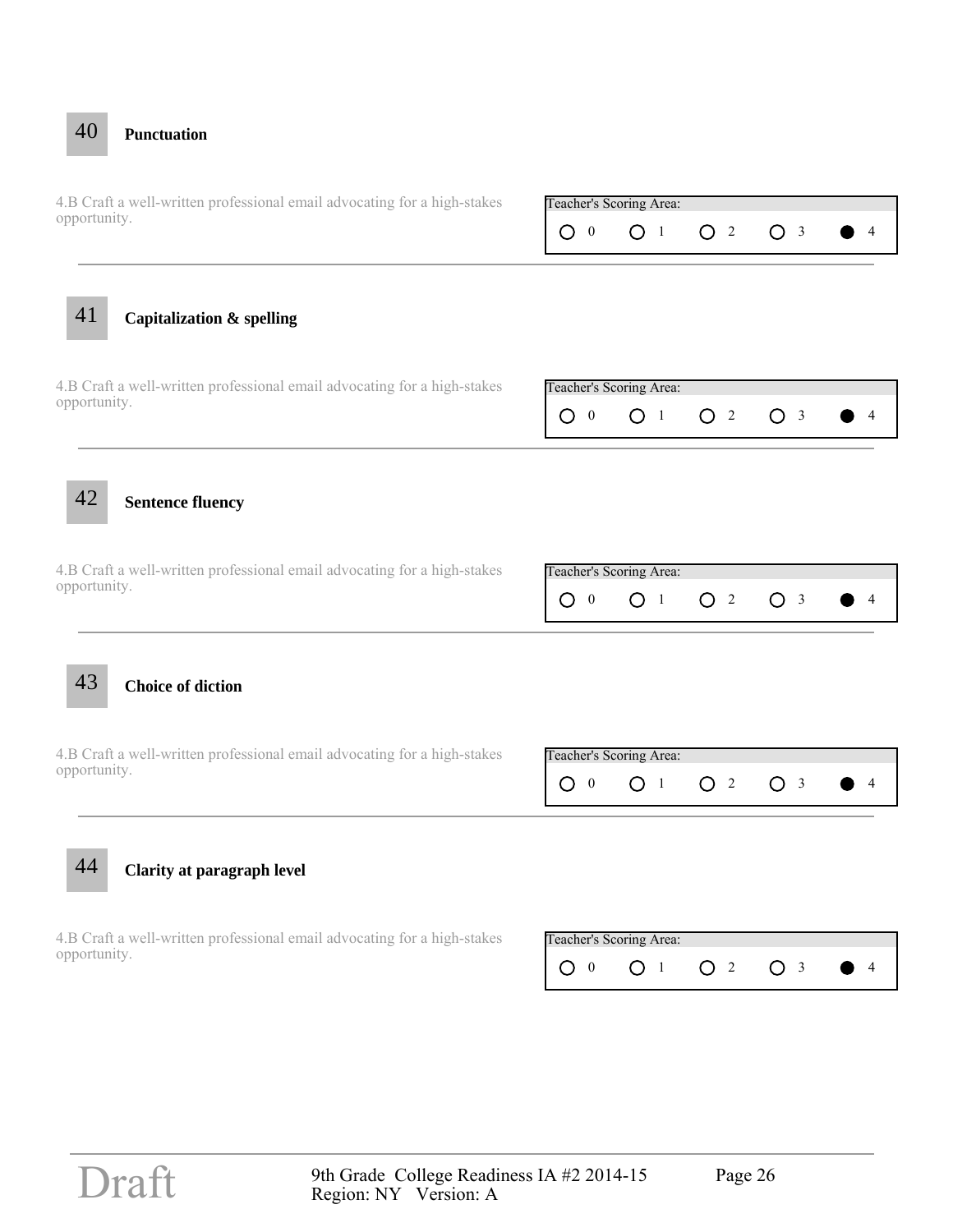# 45 **Purpose conveyed through tone**

4.B Craft a well-written professional email advocating for a high-stakes **Teacher's Scoring Area:** opportunity.

| Teacher's Scoring Area: |  |  |
|-------------------------|--|--|
|                         |  |  |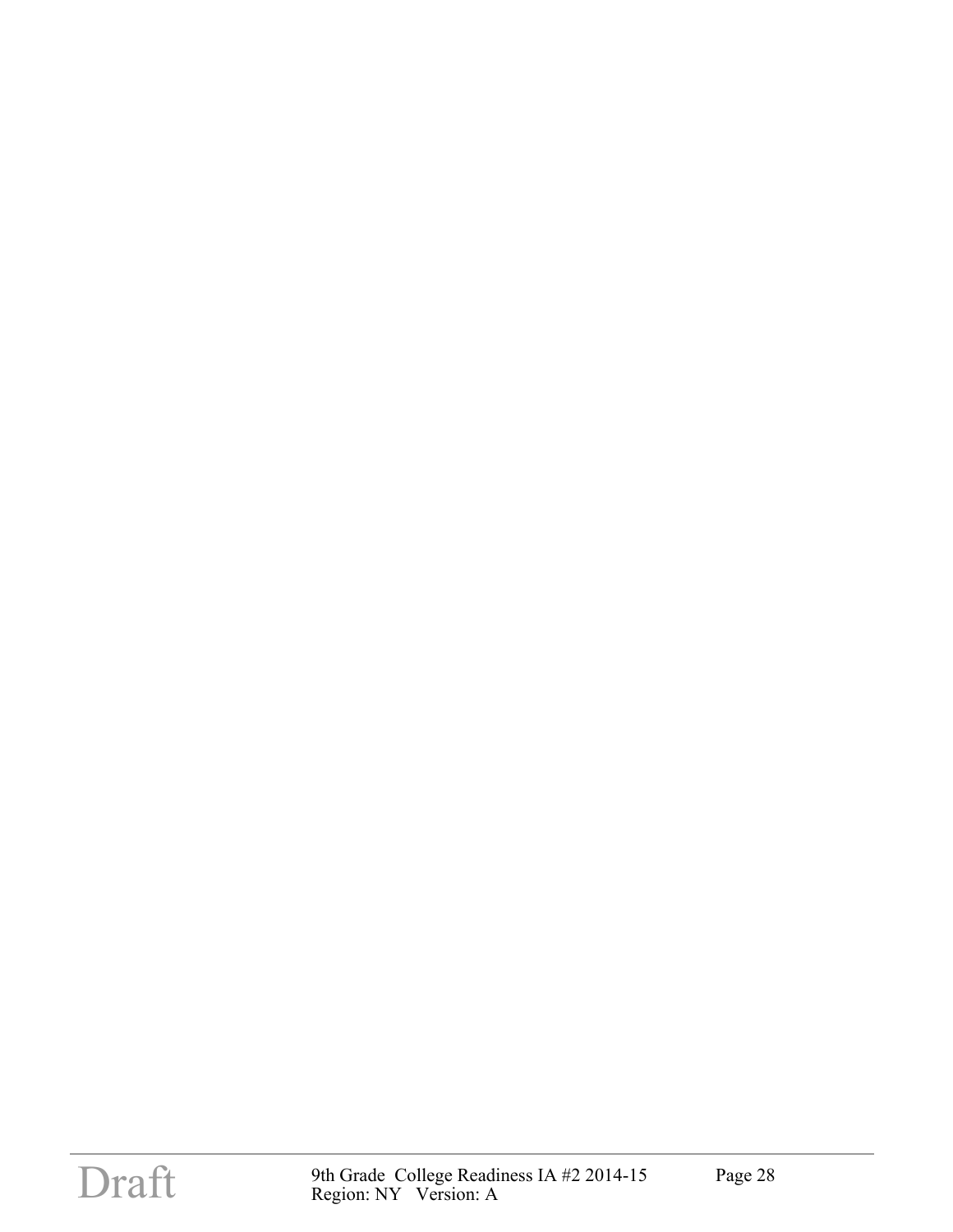### IA  $#2 - 9$ <sup>th</sup> Grade – College Readiness Exam

#### Part Three: Process-Based Rubrics

(For teacher use only)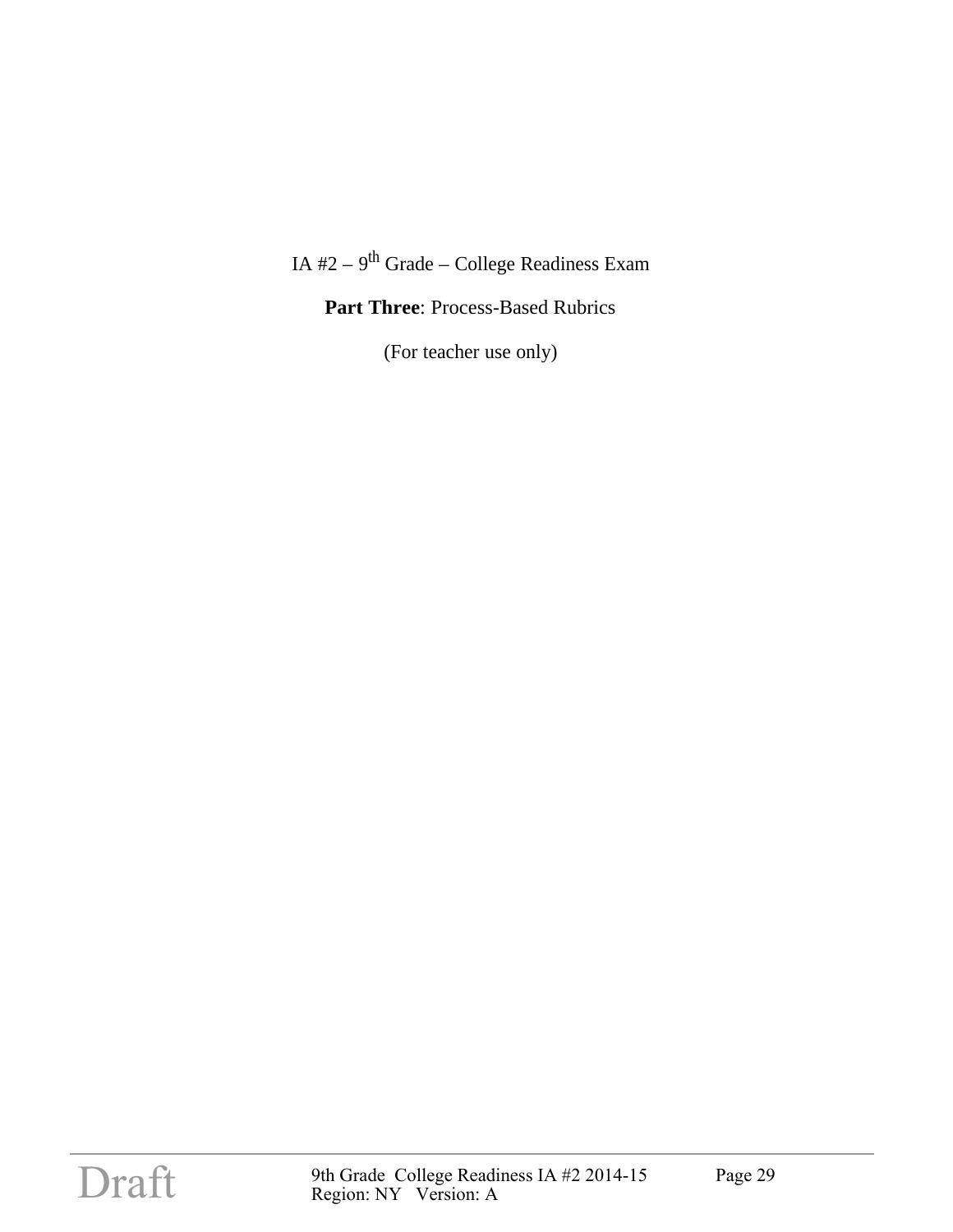#### **Teacher Scoring Section - Professional email: Summer Programs Letter of Recommendation Request to Advisor**

**Directions:** For questions 46-55 score the rubrics on the following pages for an overall process-based off-exam grade for IA2.

- $1 =$  Email does not meet criteria for success
- $2 =$  Email meets part of criteria for success
- $3 =$  Email meets criteria for success
- $4 =$  Email goes above and beyond the criteria for success

### 46 **Professional email address**

| 4.B Craft a well-written professional email advocating for a high-stakes | Teacher's Scoring Area: |  |  |
|--------------------------------------------------------------------------|-------------------------|--|--|
| opportunity.                                                             |                         |  |  |

47 **Professional subject line**

O 0 0 1 O 2 O 3 0 4 4.B Craft a well-written professional email advocating for a high-stakes Teacher's Scoring Area: opportunity.

48 **Professional salutation**

4.B Craft a well-written professional email advocating for a high-stakes **Teacher's Scoring Area:** opportunity.



#### 49 **Professional sign-off & email signature**

4.B Craft a well-written professional email advocating for a high-stakes opportunity.

| Teacher's Scoring Area: |  |  |
|-------------------------|--|--|
|                         |  |  |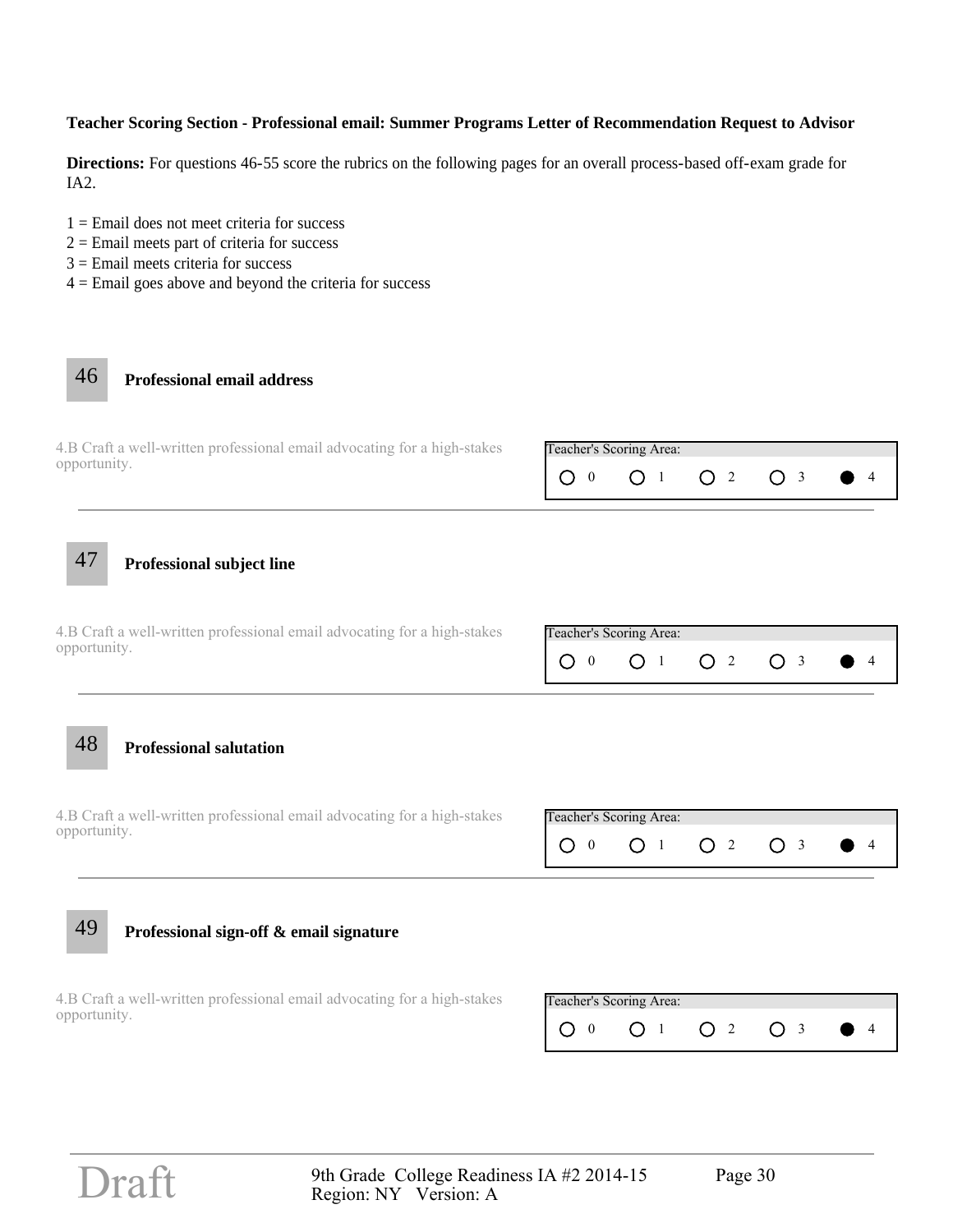# O 0 0 1 O 2 O 3 0 4 4.B Craft a well-written professional email advocating for a high-stakes Teacher's Scoring Area: opportunity. O 0 0 1 O 2 O 3 0 4 4.B Craft a well-written professional email advocating for a high-stakes Teacher's Scoring Area: opportunity. 53 **Choice of diction** O 0 0 1 O 2 O 3 0 4 4.B Craft a well-written professional email advocating for a high-stakes Teacher's Scoring Area: opportunity. 52 **Sentence fluency** O 0 0 1 O 2 O 3 0 4 4.B Craft a well-written professional email advocating for a high-stakes Teacher's Scoring Area: opportunity. 51 **Capitalization & spelling**

54 **Clarity at paragraph level**

50 **Punctuation**

4.B Craft a well-written professional email advocating for a high-stakes opportunity.

| Teacher's Scoring Area: |  |  |
|-------------------------|--|--|
|                         |  |  |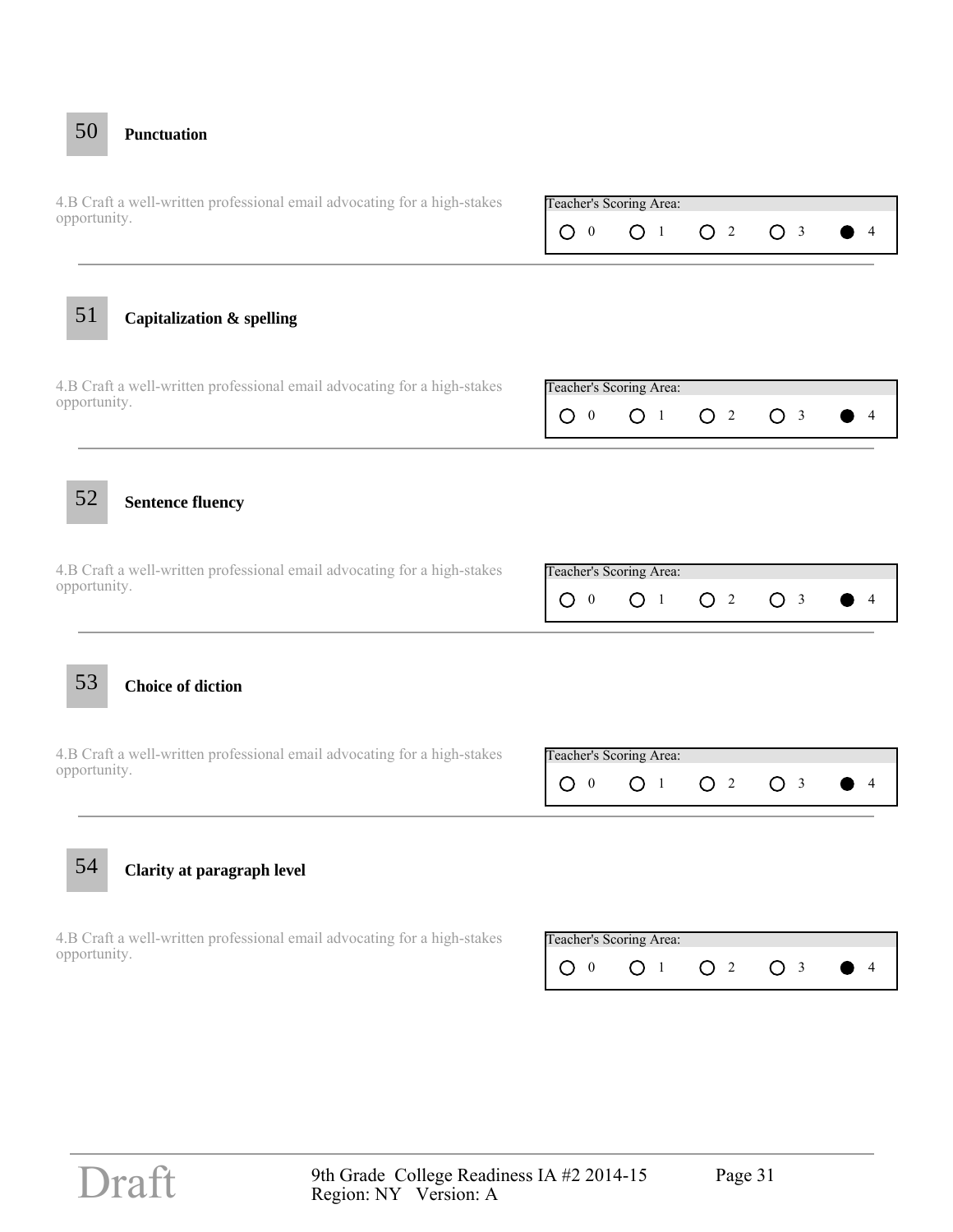# 55 **Purpose conveyed through tone**

O 0 0 1 O 2 O 3 0 4 4.C Develop a polished dream high school resume that employs bold and **Teacher's Scoring Area:** dynamic verbs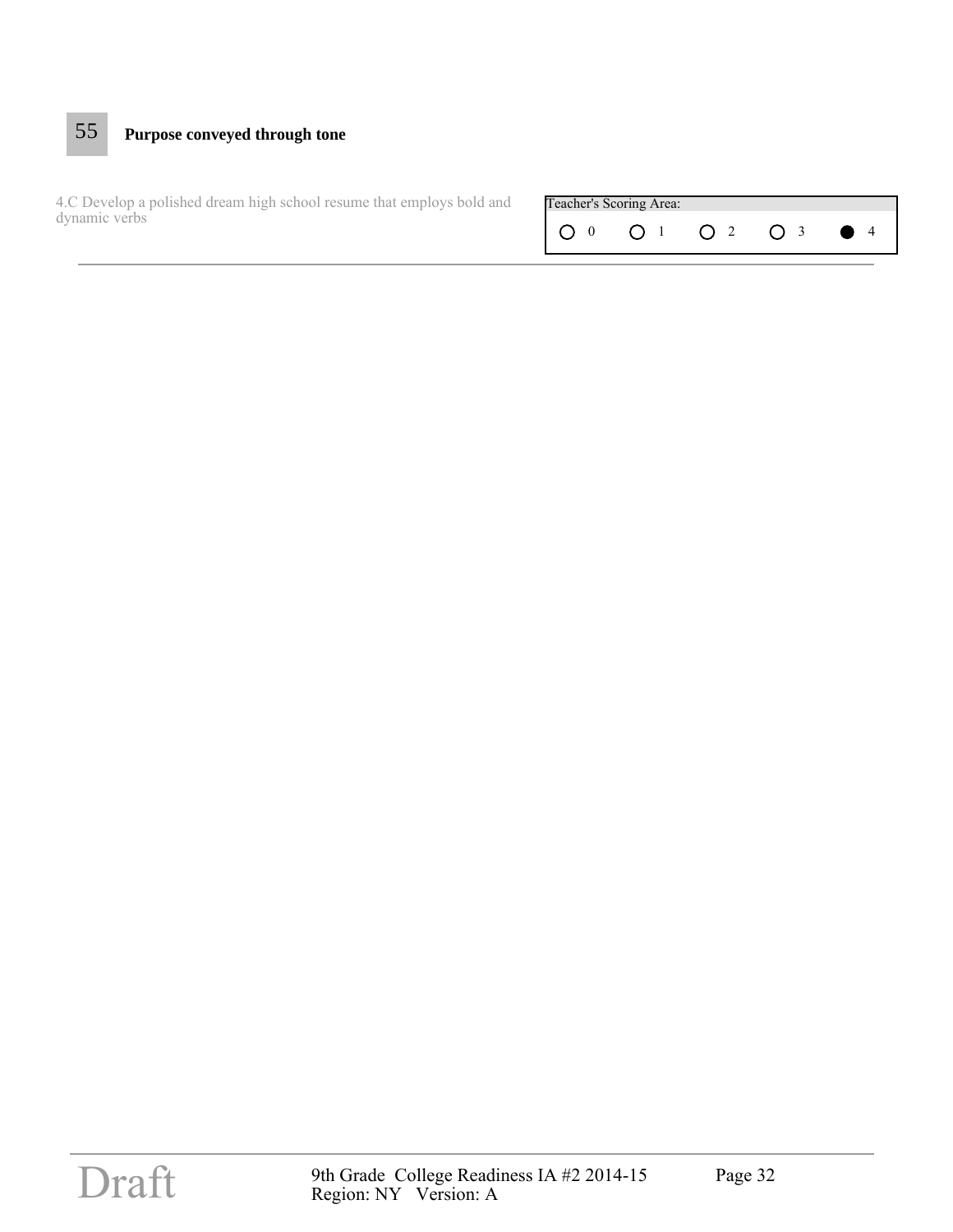#### **Teacher Scoring - Professional Resume: Dream Resume for Senior Fall College Applications**

Directions: For questions 56-70 score the rubrics on the following pages.

- $1 =$  Email does not meet criteria for success
- $2 =$  Email meets part of criteria for success
- 3 = Email meets criteria for success
- $4 =$  Email goes above and beyond the criteria for success

## 56 **Sections**

| 4.C Develop a polished dream high school resume that employs bold and | Teacher's Scoring Area:   |  |  |
|-----------------------------------------------------------------------|---------------------------|--|--|
| dynamic verbs                                                         | $100$ $01$ $02$ $03$ $04$ |  |  |

57 **Heading**

4.C Develop a polished dream high school resume that employs bold and dynamic verbs

| Teacher's Scoring Area: |  |  |
|-------------------------|--|--|
|                         |  |  |

#### 58 **Education**

4.C Develop a polished dream high school resume that employs bold and Teacher's Scoring Area: dynamic verbs



# 59 **Work & Volunteer Experience**

4.C Develop a polished dream high school resume that employs bold and dynamic verbs

| Teacher's Scoring Area: |  |  |
|-------------------------|--|--|
|                         |  |  |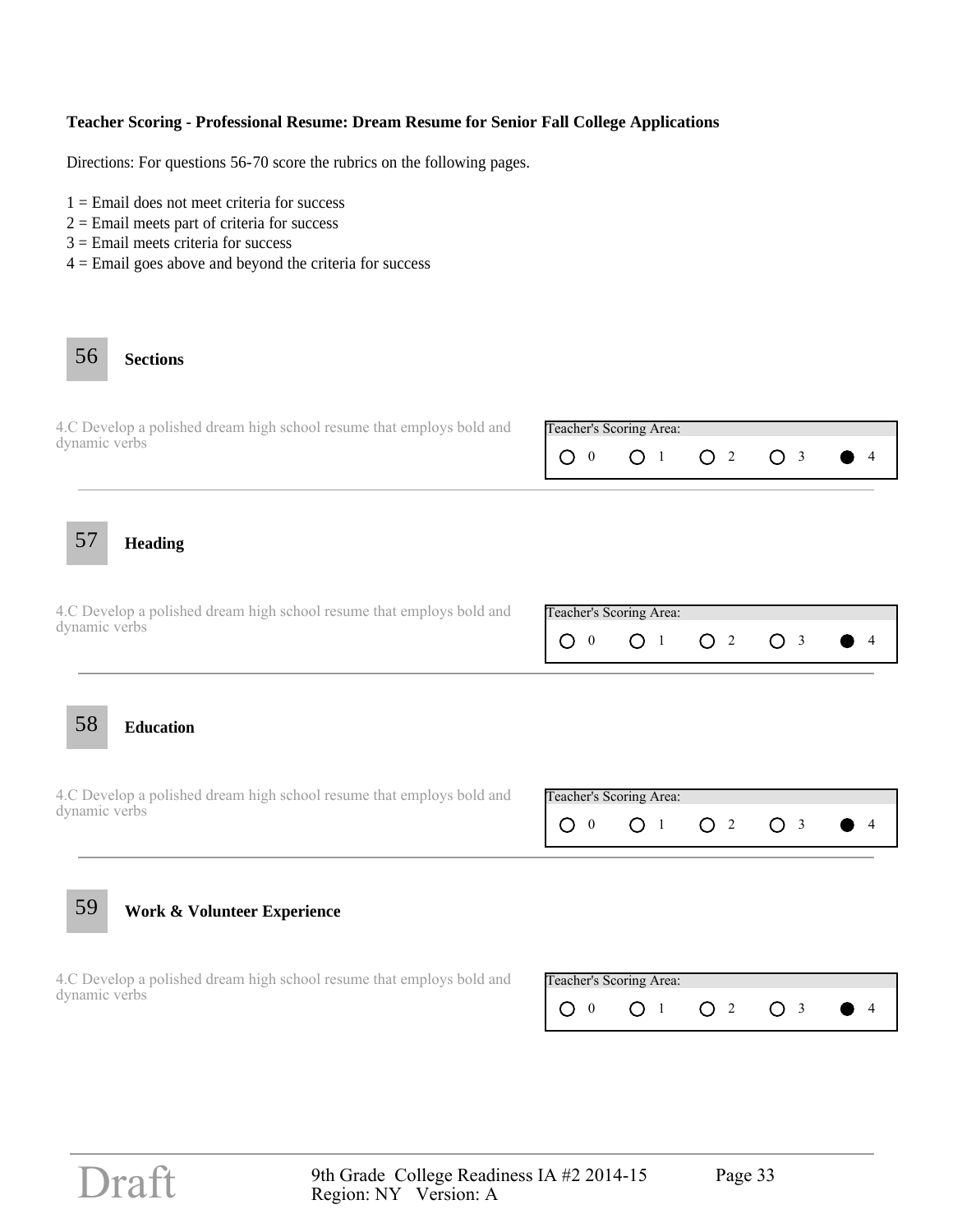# 60 **Leadership & Extracurricular Experience**

| 4.C Develop a polished dream high school resume that employs bold and<br>dynamic verbs |                                     | Teacher's Scoring Area:                   |                     |                |                |
|----------------------------------------------------------------------------------------|-------------------------------------|-------------------------------------------|---------------------|----------------|----------------|
|                                                                                        | O<br>$\bf{0}$                       | O <sub>1</sub>                            | O <sub>2</sub>      | O <sub>3</sub> | 4              |
| 61<br><b>Awards &amp; Accolades</b>                                                    |                                     |                                           |                     |                |                |
| 4.C Develop a polished dream high school resume that employs bold and<br>dynamic verbs |                                     | Teacher's Scoring Area:                   |                     |                |                |
|                                                                                        | O<br>$\overline{0}$                 | O <sub>1</sub>                            | O <sup>2</sup>      | O <sub>3</sub> | $\overline{4}$ |
| 62<br><b>Resume Fit</b>                                                                |                                     |                                           |                     |                |                |
| 4.C Develop a polished dream high school resume that employs bold and<br>dynamic verbs | $\circ$<br>$\overline{\phantom{0}}$ | Teacher's Scoring Area:<br>O <sub>1</sub> | O <sub>2</sub>      | O <sub>3</sub> | 4              |
| 63<br><b>Section Heading: Formatting</b>                                               |                                     |                                           |                     |                |                |
| 4.C Develop a polished dream high school resume that employs bold and                  |                                     | Teacher's Scoring Area:                   |                     |                |                |
| dynamic verbs                                                                          | O<br>$\overline{0}$                 | $\circ$<br>$\overline{1}$                 | O<br>$\overline{2}$ | O <sub>3</sub> | 4              |
| 64<br><b>Key Information</b>                                                           |                                     |                                           |                     |                |                |
| 4.C Develop a polished dream high school resume that employs bold and<br>dynamic verbs |                                     | Teacher's Scoring Area:                   |                     |                |                |
|                                                                                        | $\bigcirc$ 0                        | O <sub>1</sub>                            | O <sup>2</sup>      | O <sub>3</sub> | 4              |
|                                                                                        |                                     |                                           |                     |                |                |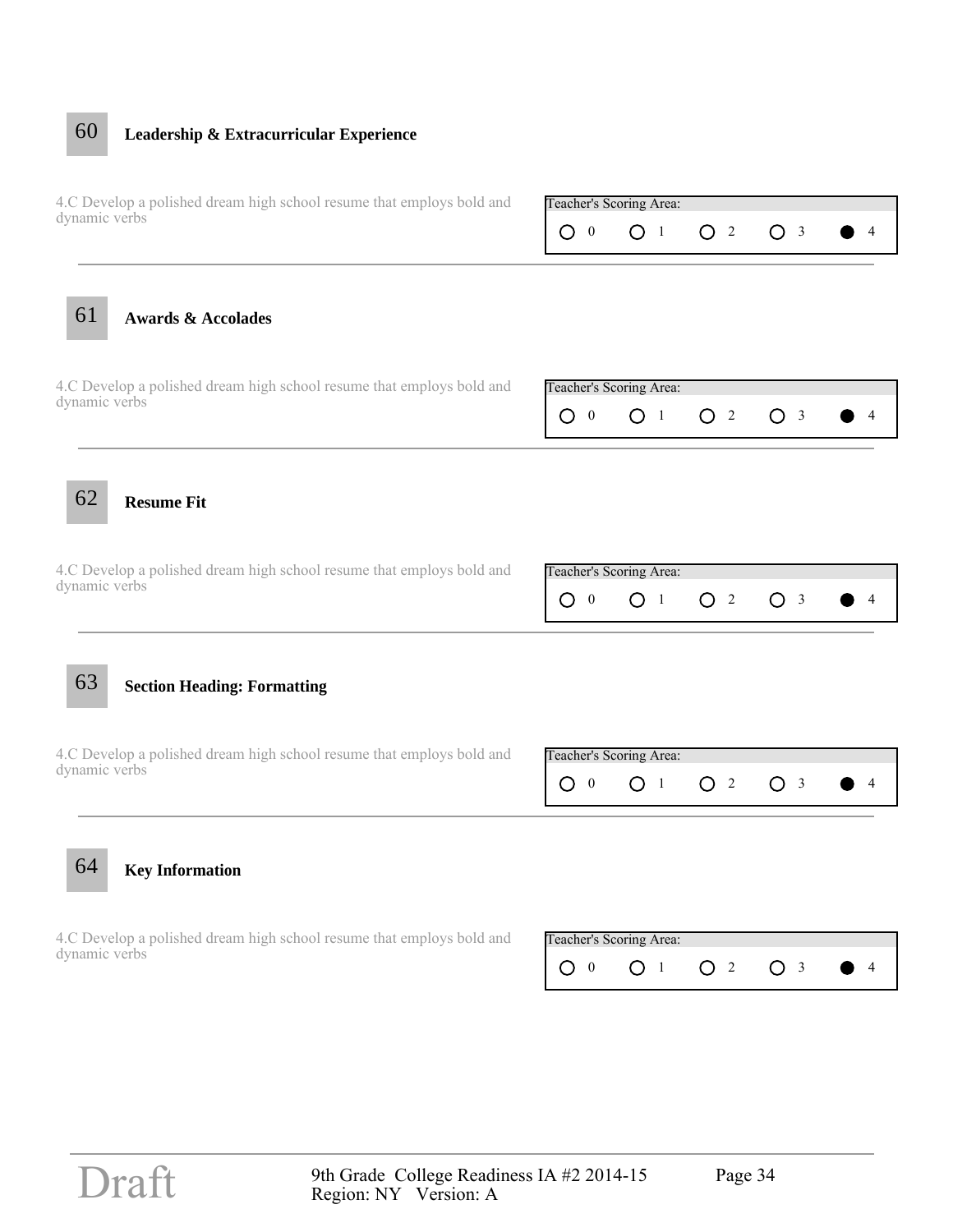# O 0 0 1 O 2 O 3 0 4 4.C Develop a polished dream high school resume that employs bold and Teacher's Scoring Area: dynamic verbs O 0 0 1 O 2 O 3 0 4 4.C Develop a polished dream high school resume that employs bold and Teacher's Scoring Area: dynamic verbs 69 **Inclusion discretion** O 0 0 1 O 2 O 3 0 4 4.C Develop a polished dream high school resume that employs bold and Teacher's Scoring Area: dynamic verbs 68 **Language** O 0 0 1 O 2 O 3 0 4 4.C Develop a polished dream high school resume that employs bold and Teacher's Scoring Area: dynamic verbs 67 **Grammar and punctuation** O 0 0 1 O 2 O 3 0 4 4.C Develop a polished dream high school resume that employs bold and Teacher's Scoring Area: dynamic verbs 66 **location** 65 **Descriptive Detail**